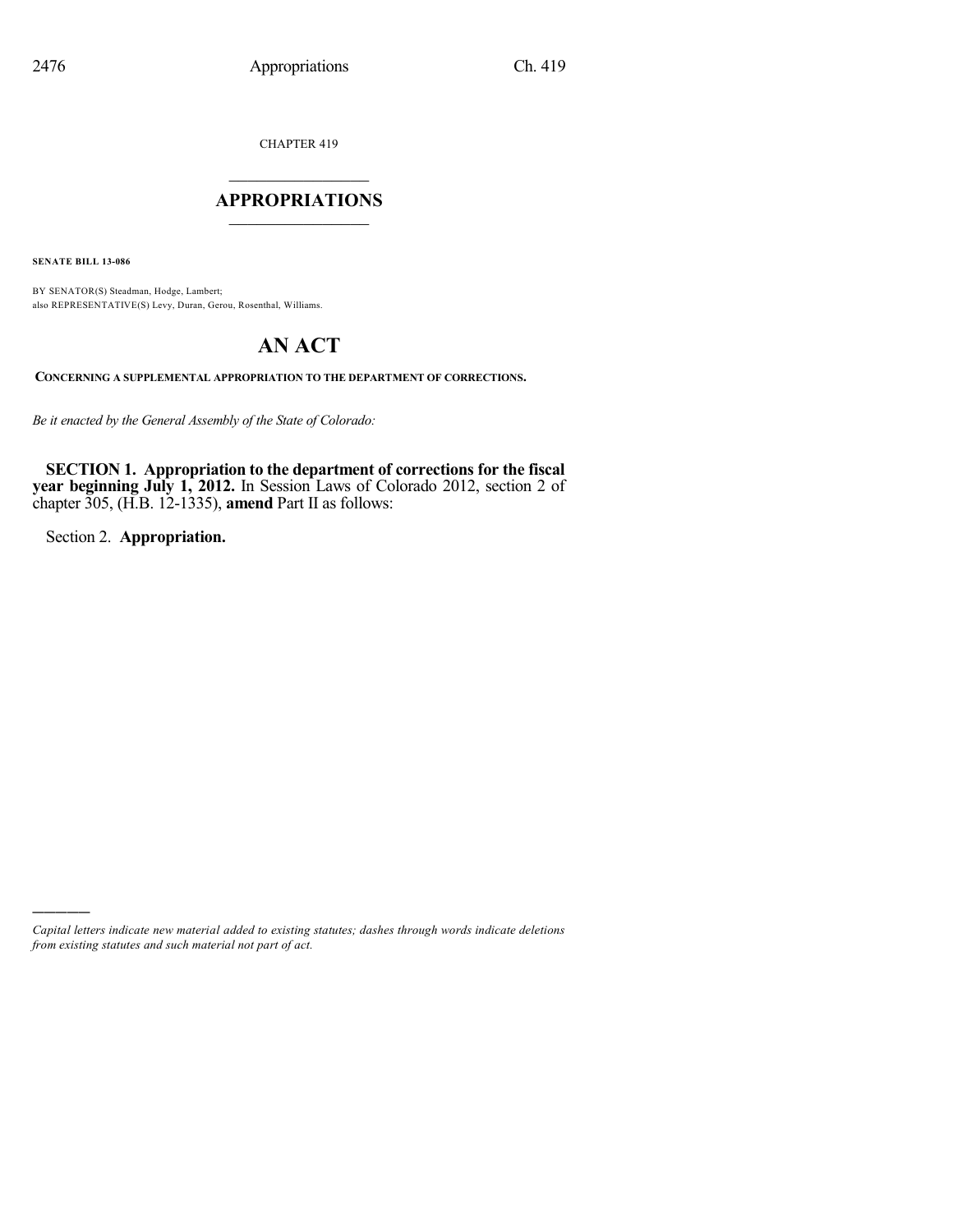|                           |       |                               | APPROPRIATION FROM            |                             |                                |                                |  |  |
|---------------------------|-------|-------------------------------|-------------------------------|-----------------------------|--------------------------------|--------------------------------|--|--|
| ITEM &<br><b>SUBTOTAL</b> | TOTAL | <b>GENERAL</b><br><b>FUND</b> | <b>GENERAL</b><br><b>FUND</b> | <b>CASH</b><br><b>FUNDS</b> | REAPPROPRIATED<br><b>FUNDS</b> | <b>FEDERAL</b><br><b>FUNDS</b> |  |  |
|                           |       |                               | <b>EXEMPT</b>                 |                             |                                |                                |  |  |

## **PART II DEPARTMENT OF CORRECTIONS**

| (1) MANAGEMENT                                          |                      |              |               |                      |
|---------------------------------------------------------|----------------------|--------------|---------------|----------------------|
| (A) Executive Director's Office Subprogram <sup>1</sup> |                      |              |               |                      |
| <b>Personal Services</b>                                | 1,540,695            | 1,296,890    |               | 243,805 <sup>a</sup> |
|                                                         |                      | $(13.1 FTE)$ |               | $(4.0$ FTE)          |
|                                                         |                      | $(17.6$ FTE) |               |                      |
| Health, Life, and Dental                                | 42,287,905           | 41,017,064   | $1,270,841^b$ |                      |
|                                                         | 42,056,242           | 40,785,401   |               |                      |
| Short-term Disability                                   | 535,860              | 520,359      | $15,501^b$    |                      |
|                                                         | 531,705              | 516,204      |               |                      |
| S.B. 04-257 Amortization                                |                      |              |               |                      |
| <b>Equalization Disbursement</b>                        | <del>9,745,013</del> | 9,446,431    | $298,582^b$   |                      |
|                                                         | 9,669,881            | 9,371,299    |               |                      |
| S.B. 06-235 Supplemental<br>Amortization Equalization   |                      |              |               |                      |
| Disbursement                                            | 8,320,697            | 8,064,103    | $256,594^b$   |                      |
|                                                         | 8,256,132            | 7,999,538    |               |                      |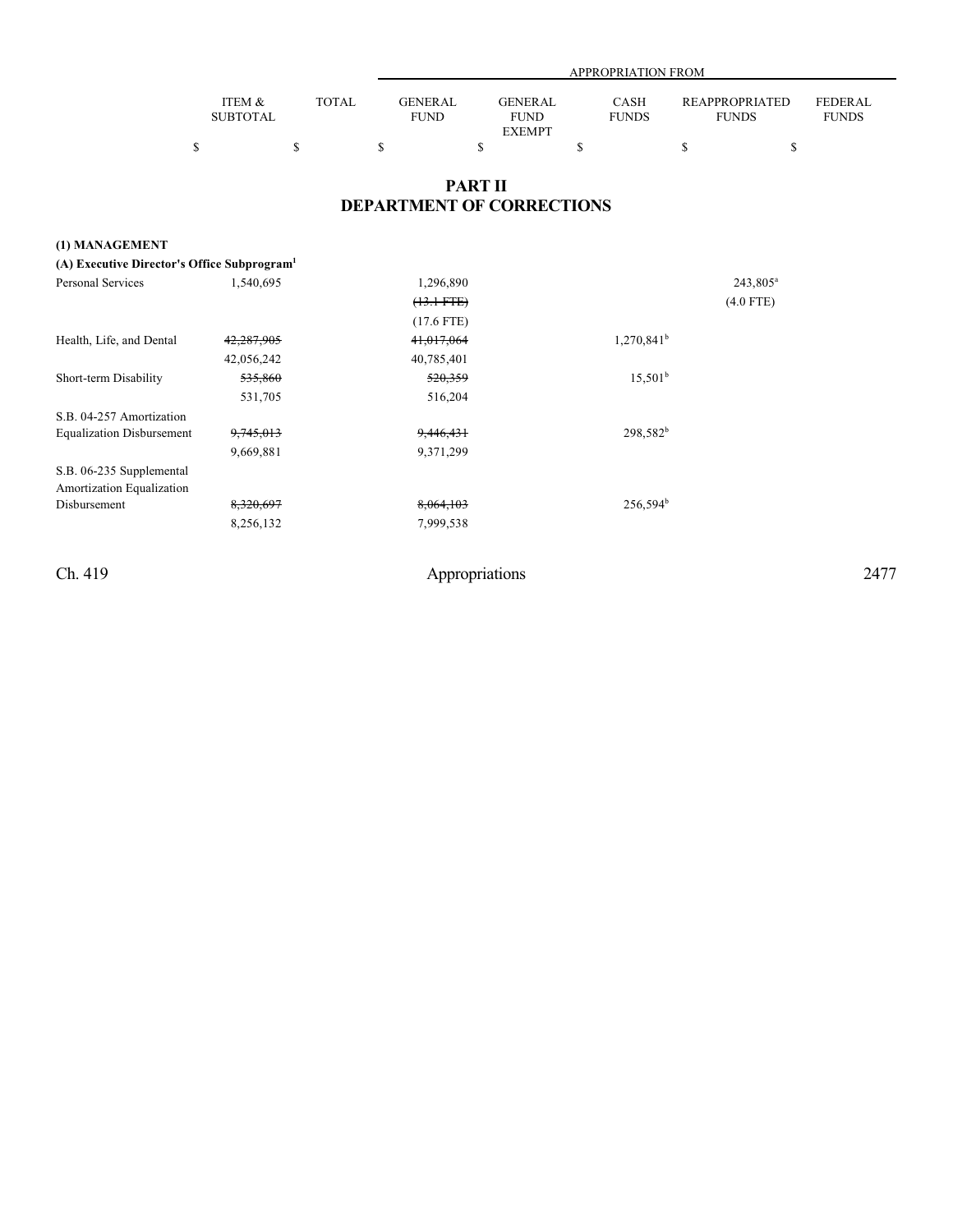|                                   |                           |              | APPROPRIATION FROM            |                                                |                             |                                       |                                |  |
|-----------------------------------|---------------------------|--------------|-------------------------------|------------------------------------------------|-----------------------------|---------------------------------------|--------------------------------|--|
|                                   | ITEM &<br><b>SUBTOTAL</b> | <b>TOTAL</b> | <b>GENERAL</b><br><b>FUND</b> | <b>GENERAL</b><br><b>FUND</b><br><b>EXEMPT</b> | <b>CASH</b><br><b>FUNDS</b> | <b>REAPPROPRIATED</b><br><b>FUNDS</b> | <b>FEDERAL</b><br><b>FUNDS</b> |  |
|                                   | \$                        | $\mathbb{S}$ | $\mathbb{S}$                  | \$                                             | \$                          | \$<br>\$                              |                                |  |
| Shift Differential                | 6,057,660                 |              | 6,044,475                     |                                                | $13,185^b$                  |                                       |                                |  |
|                                   | 6,067,598                 |              | 6,054,413                     |                                                |                             |                                       |                                |  |
| Workers' Compensation             | 7,767,033                 |              | 7,521,595                     |                                                | 245,438 <sup>b</sup>        |                                       |                                |  |
| <b>Operating Expenses</b>         | 281,455                   |              | 191,455                       |                                                |                             | $5,000^a$                             | $85,000(I)^c$                  |  |
| Legal Services                    |                           |              |                               |                                                |                             |                                       |                                |  |
| for 15,298 hours                  | 1,263,517 <sup>d</sup>    |              | 1,223,337                     |                                                | $40,180^{b}$                |                                       |                                |  |
| Payment to Risk<br>Management and |                           |              |                               |                                                |                             |                                       |                                |  |
| Property Funds                    | 3,087,036                 |              | 2,963,555                     |                                                | $123,481$ <sup>b</sup>      |                                       |                                |  |
|                                   | 3,893,770                 |              | 3,738,020                     |                                                | $155,750^{\rm b}$           |                                       |                                |  |
| Leased Space                      | 3,275,715                 |              | 3,065,510                     |                                                | $210,205^{\circ}$           |                                       |                                |  |
|                                   | 3,316,781                 |              | 3,106,576                     |                                                |                             |                                       |                                |  |
| Capitol Complex                   |                           |              |                               |                                                |                             |                                       |                                |  |
| Leased Space                      | 154,507                   |              | 123,625                       |                                                | $30,882^e$                  |                                       |                                |  |
| Planning and                      |                           |              |                               |                                                |                             |                                       |                                |  |
| Analysis Contracts                | 82,410                    |              | 82,410                        |                                                |                             |                                       |                                |  |
| Payments to                       |                           |              |                               |                                                |                             |                                       |                                |  |
| District Attorneys                | 366,880                   |              | 366,880                       |                                                |                             |                                       |                                |  |
| External Study of Sex             |                           |              |                               |                                                |                             |                                       |                                |  |
| Offender Treatment and            |                           |              |                               |                                                |                             |                                       |                                |  |
| Management Program <sup>2</sup>   | 100,000                   |              | 100,000                       |                                                |                             |                                       |                                |  |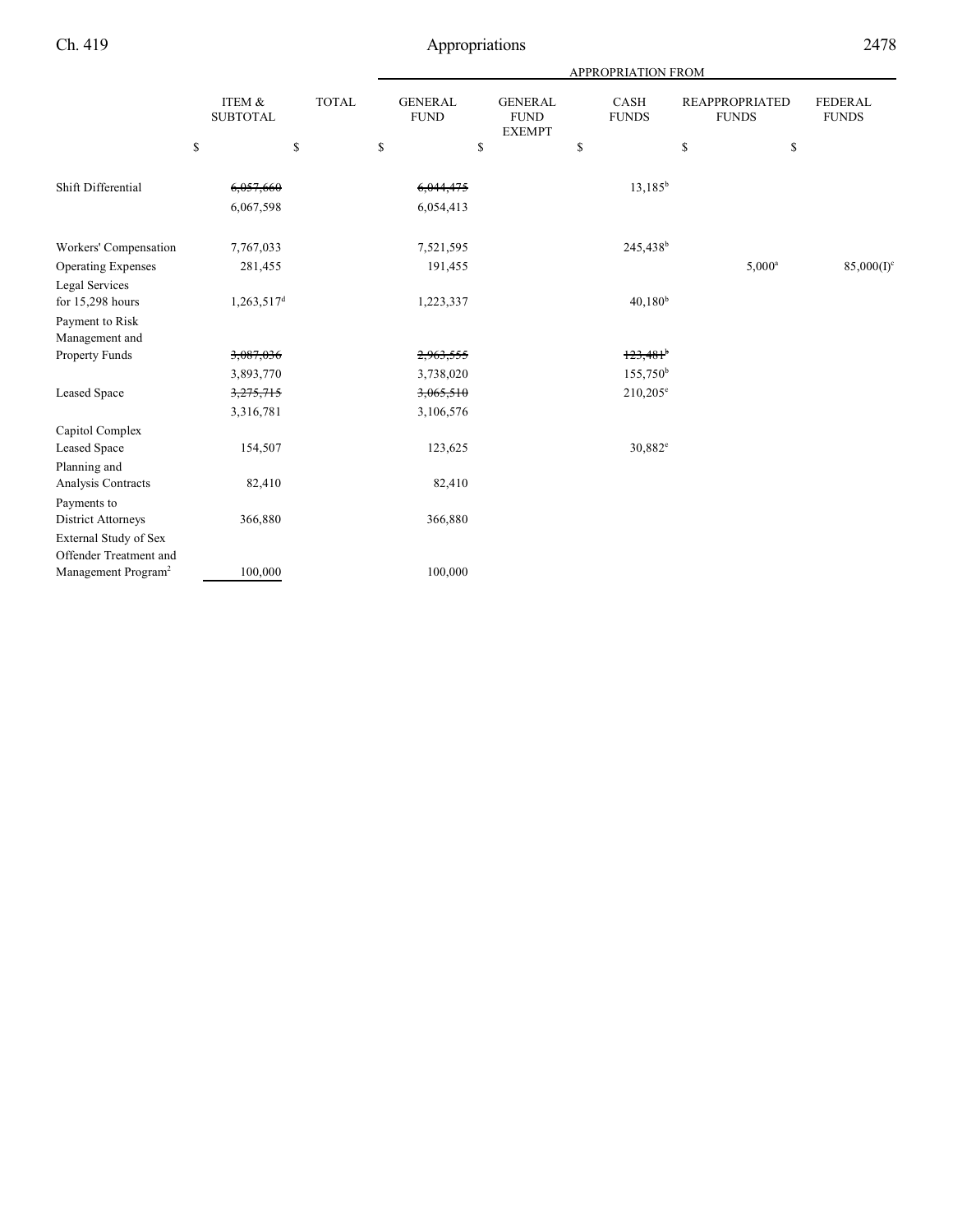#### 84,866,383

#### 85,348,606

<sup>a</sup> These amounts shall be from State Victims Assistance and Law Enforcement funds appropriated to the Division of Criminal Justice in the Department of Public Safety.

<sup>b</sup> Of these amounts, \$1,987,618 \$2,019,887 shall be from sales revenues earned by Correctional Industries, and \$276,184 shall be from sales revenues earned by the Canteen Operation.

<sup>e</sup> This amount shall be from the Social Security Administration Incentive Payment Memorandum of Understanding.

<sup>d</sup> Of this amount, \$1,181,771 shall be used to purchase 15,298 hours of legal services from the Department of Law, and \$81,746 shall be used to contract for legal services from private firms for litigation related to the Rifle Correctional Center.

<sup>e</sup> These amounts shall be from sales revenues earned by Correctional Industries.

#### **(B) External Capacity Subprogram**

| (1) Private Prison Monitoring Unit |           |              |                       |
|------------------------------------|-----------|--------------|-----------------------|
| Personal Services                  | 1,065,095 | 1,065,095    |                       |
|                                    |           | $(13.3 FTE)$ |                       |
|                                    |           | $(15.7$ FTE) |                       |
| <b>Operating Expenses</b>          | 213,443   | 183,976      | $29.467$ <sup>a</sup> |
|                                    | 1,278,538 |              |                       |

<sup>a</sup> This amount shall be from revenues earned from monitoring private Colorado prisons that house out-of-state offenders.

| (2) Payments to House State Prisoners <sup>3, 4</sup> |            |            |
|-------------------------------------------------------|------------|------------|
| Payments to local jails                               |            |            |
| at a rate of \$50.44 per                              |            |            |
| inmate per day                                        | 10.318.430 | 10.318.430 |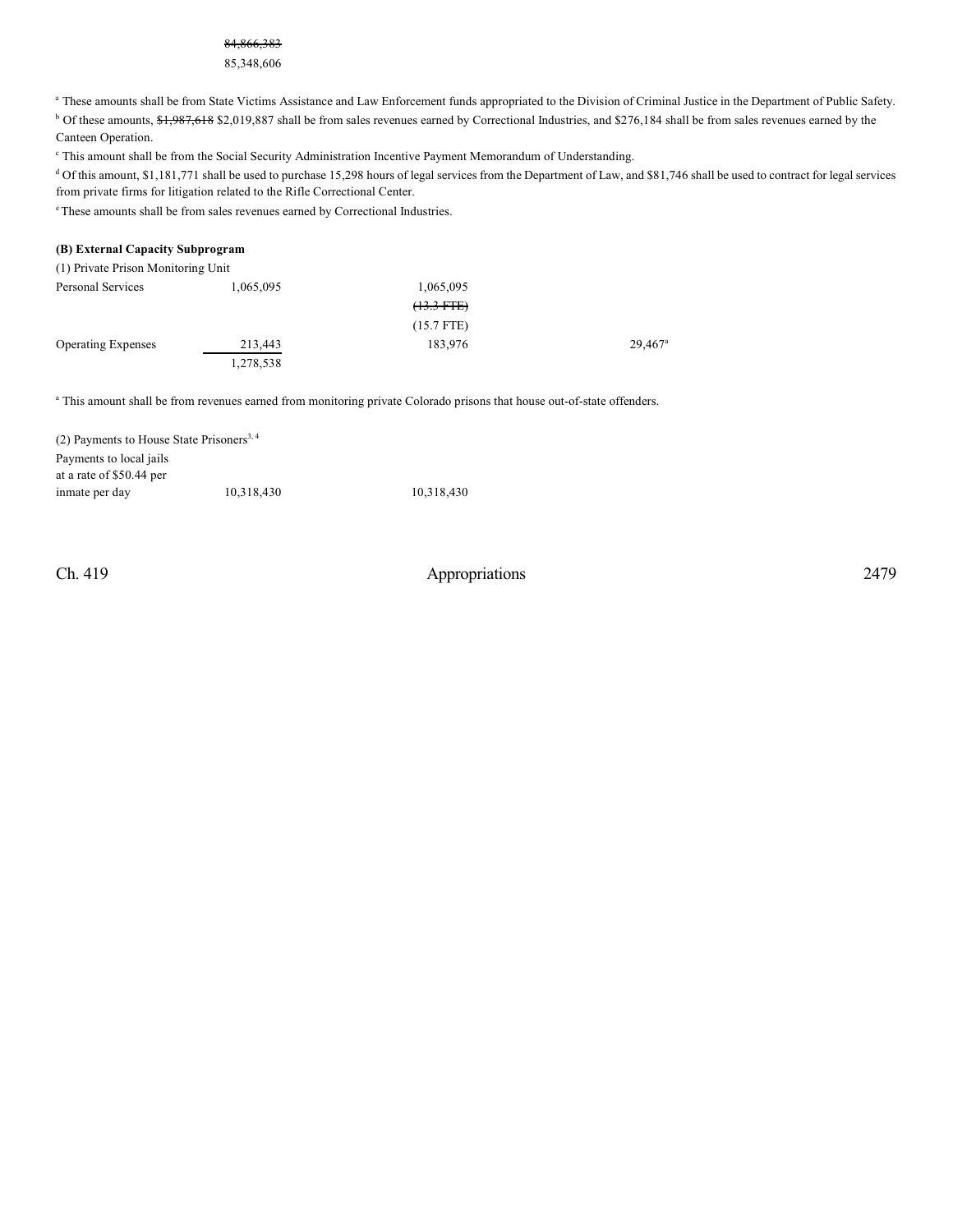|                                                                                                                                                                           |                           |              | <b>APPROPRIATION FROM</b>     |                                                |                        |                                       |                                |
|---------------------------------------------------------------------------------------------------------------------------------------------------------------------------|---------------------------|--------------|-------------------------------|------------------------------------------------|------------------------|---------------------------------------|--------------------------------|
|                                                                                                                                                                           | ITEM &<br><b>SUBTOTAL</b> | <b>TOTAL</b> | <b>GENERAL</b><br><b>FUND</b> | <b>GENERAL</b><br><b>FUND</b><br><b>EXEMPT</b> | CASH<br><b>FUNDS</b>   | <b>REAPPROPRIATED</b><br><b>FUNDS</b> | <b>FEDERAL</b><br><b>FUNDS</b> |
| \$                                                                                                                                                                        |                           | \$           | \$                            | \$                                             | \$                     | \$<br>\$                              |                                |
| Payments to in-state private<br>prisons at a rate of \$52.69<br>per inmate per day<br>Payments to pre-release<br>parole revocation facilities<br>at a rate of \$52.69 per | 64,027,488                |              | 61,668,781                    |                                                | 2,358,707 <sup>a</sup> |                                       |                                |
| inmate per day                                                                                                                                                            | 11,623,378                |              | 11,623,378                    |                                                |                        |                                       |                                |
| Community<br><b>Corrections Programs</b>                                                                                                                                  | 3,546,819<br>89,516,115   |              | 3,546,819                     |                                                |                        |                                       |                                |

<sup>a</sup> This amount shall be from reserves in the State Criminal Alien Assistance Program Cash Fund created in Section 17-1-107.5, C.R.S.

| (C) Inspector General Subprogram |           |              |                        |                     |            |
|----------------------------------|-----------|--------------|------------------------|---------------------|------------|
| Personal Services                | 3,635,506 | 3,535,149    | $100,357$ <sup>a</sup> |                     |            |
|                                  |           | $(45.2$ FTE) |                        |                     |            |
| <b>Operating Expenses</b>        | 347,230   | 264,043      | 83,187 <sup>a</sup>    |                     |            |
|                                  | 347,417   | 264,230      |                        |                     |            |
| <b>Inspector General Grants</b>  | 235,649   |              |                        | 27.737 <sup>b</sup> | 207,912(I) |
|                                  |           |              |                        | $(1.0$ FTE)         |            |
|                                  | 4,218,385 |              |                        |                     |            |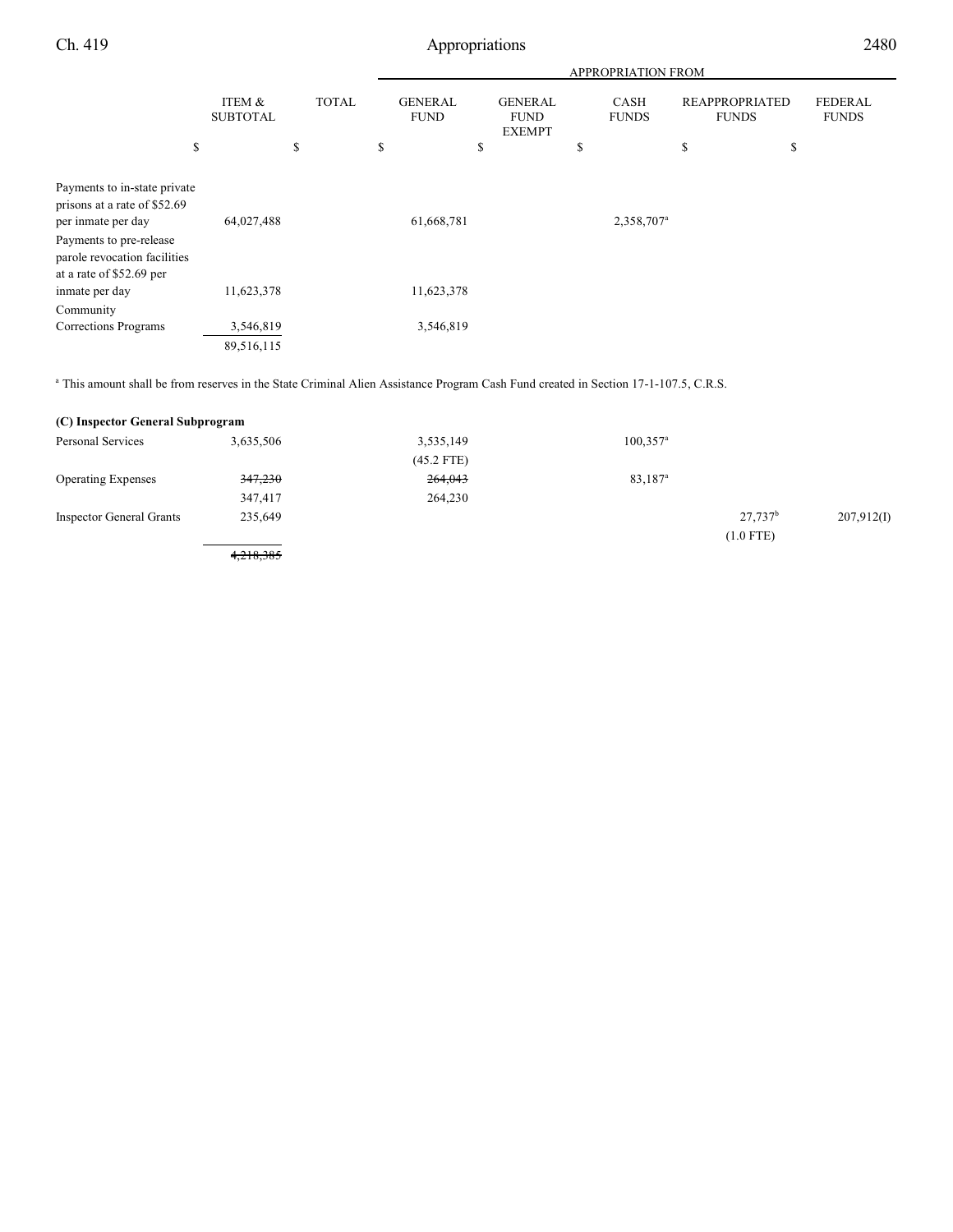## 4,218,572

<sup>a</sup> These amounts shall be from revenues earned from private prison out of state offender investigations.

<sup>b</sup> This amount shall be from federal funds appropriated to the Office of Homeland Security in the Governor - Lieutenant Governor - State Planning and Budgeting.

| 179,879,421   |  |
|---------------|--|
| 180, 361, 831 |  |

### **(2) INSTITUTIONS**

## **(A) Utilities Subprogram**

| <b>Energy Management</b> |              |             |                        |
|--------------------------|--------------|-------------|------------------------|
| Program                  | 300,792      | 300,792     |                        |
|                          |              | $(2.6$ FTE) |                        |
| Utilities                | 20,025,190   | 18,974,356  | 1,050,834 <sup>a</sup> |
|                          | 20,351,058   | 19,300,224  |                        |
|                          | 20, 325, 982 |             |                        |
|                          | 20,651,850   |             |                        |

<sup>a</sup> This amount shall be from sales revenues earned by Correctional Industries.

#### **(B) Maintenance Subprogram**

| Personal Services         | 17,930,205            |
|---------------------------|-----------------------|
|                           | 17,791,228            |
|                           | $(299.5 \text{ FFE})$ |
|                           | $(296.5$ FTE)         |
| <b>Operating Expenses</b> | 5.261.740             |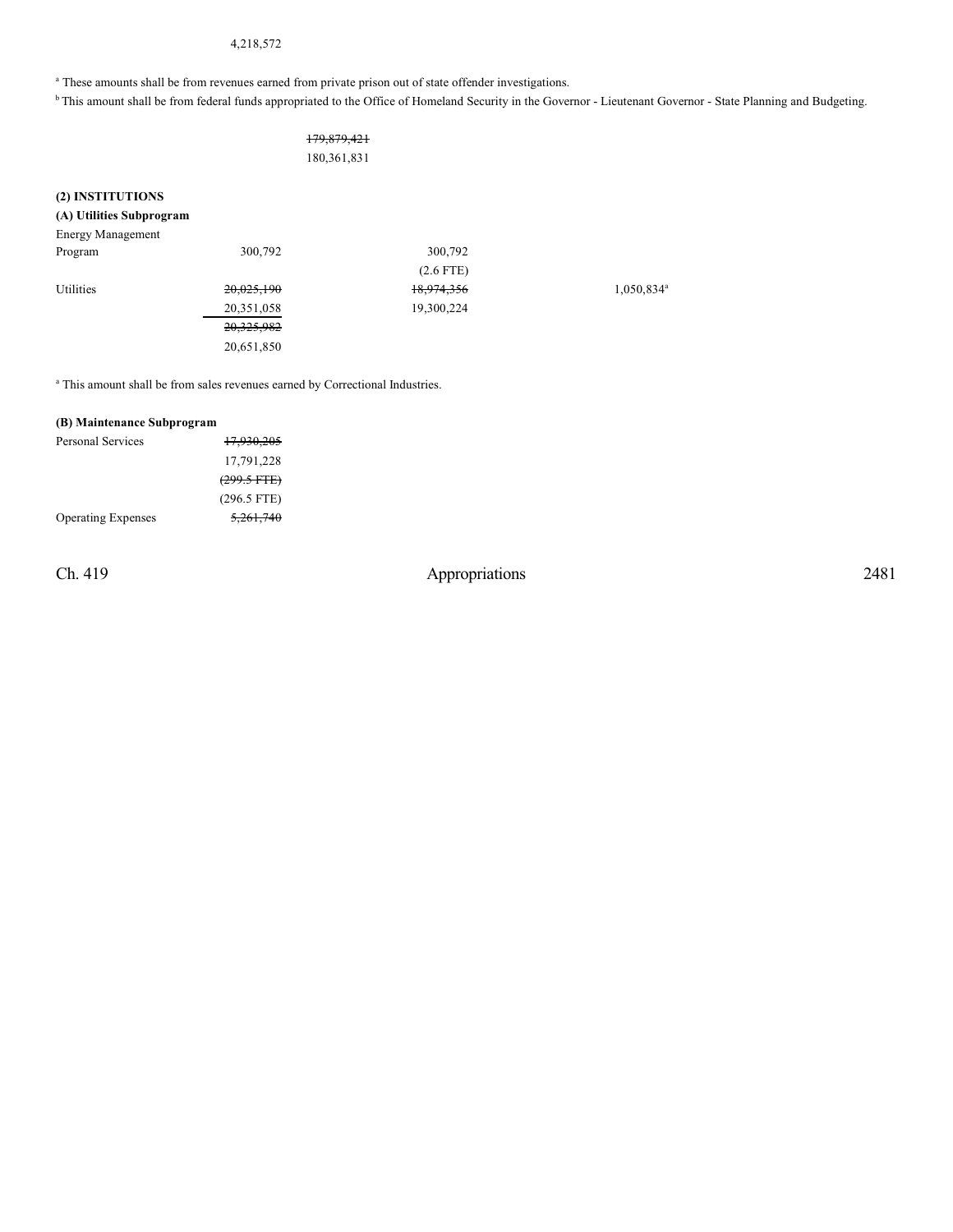|                                     |                                                    |              | <b>APPROPRIATION FROM</b>     |                                                |                      |                                       |                                |
|-------------------------------------|----------------------------------------------------|--------------|-------------------------------|------------------------------------------------|----------------------|---------------------------------------|--------------------------------|
|                                     | ITEM &<br><b>SUBTOTAL</b>                          | <b>TOTAL</b> | <b>GENERAL</b><br><b>FUND</b> | <b>GENERAL</b><br><b>FUND</b><br><b>EXEMPT</b> | CASH<br><b>FUNDS</b> | <b>REAPPROPRIATED</b><br><b>FUNDS</b> | <b>FEDERAL</b><br><b>FUNDS</b> |
|                                     | \$                                                 | \$           | \$                            | \$                                             | \$                   | \$<br>\$                              |                                |
| Purchase of Services                | 5,422,995<br>1,467,820<br>24,659,765<br>24,682,043 |              | 24,659,765<br>24,682,043      |                                                |                      |                                       |                                |
| (C) Housing and Security Subprogram |                                                    |              |                               |                                                |                      |                                       |                                |
| Personal Services                   | 159,930,305 <sup>a</sup>                           |              | 159,927,358                   |                                                | 2,947 <sup>b</sup>   |                                       |                                |
|                                     | 157,754,418 <sup>a</sup>                           |              | 157,751,471                   |                                                |                      |                                       |                                |
|                                     |                                                    |              | $(3,031.9$ FTE)               |                                                |                      |                                       |                                |
|                                     |                                                    |              | $(2,991.2$ FTE)               |                                                |                      |                                       |                                |
| <b>Operating Expenses</b>           | 1,807,249                                          |              | 1,807,249                     |                                                |                      |                                       |                                |
|                                     | 1,788,901                                          |              | 1,788,901                     |                                                |                      |                                       |                                |
|                                     | 161, 737, 554                                      |              |                               |                                                |                      |                                       |                                |
|                                     | 159,543,319                                        |              |                               |                                                |                      |                                       |                                |

<sup>a</sup> In addition to the funding provided in this line, it is the intent of the General Assembly that the Department of Corrections utilize the \$486,664 General Fund appropriation contained in Sections 17-18-101 (1) (e) (II), 17-18-104 (1) (e), 17-18-102 (1) (e), 17-18-103 (1) (e) (II), 17-18-105 (1) (c), and 17-18-106 (1) (c), C.R.S., for these purposes. <sup>b</sup> This amount shall be from the Corrections Expansion Reserve Fund created in Section 17-1-116, C.R.S., pursuant to Section 16-3-503 (2), C.R.S.

#### **(D) Food Service Subprogram**

Personal Services 14,875,986 14,875,986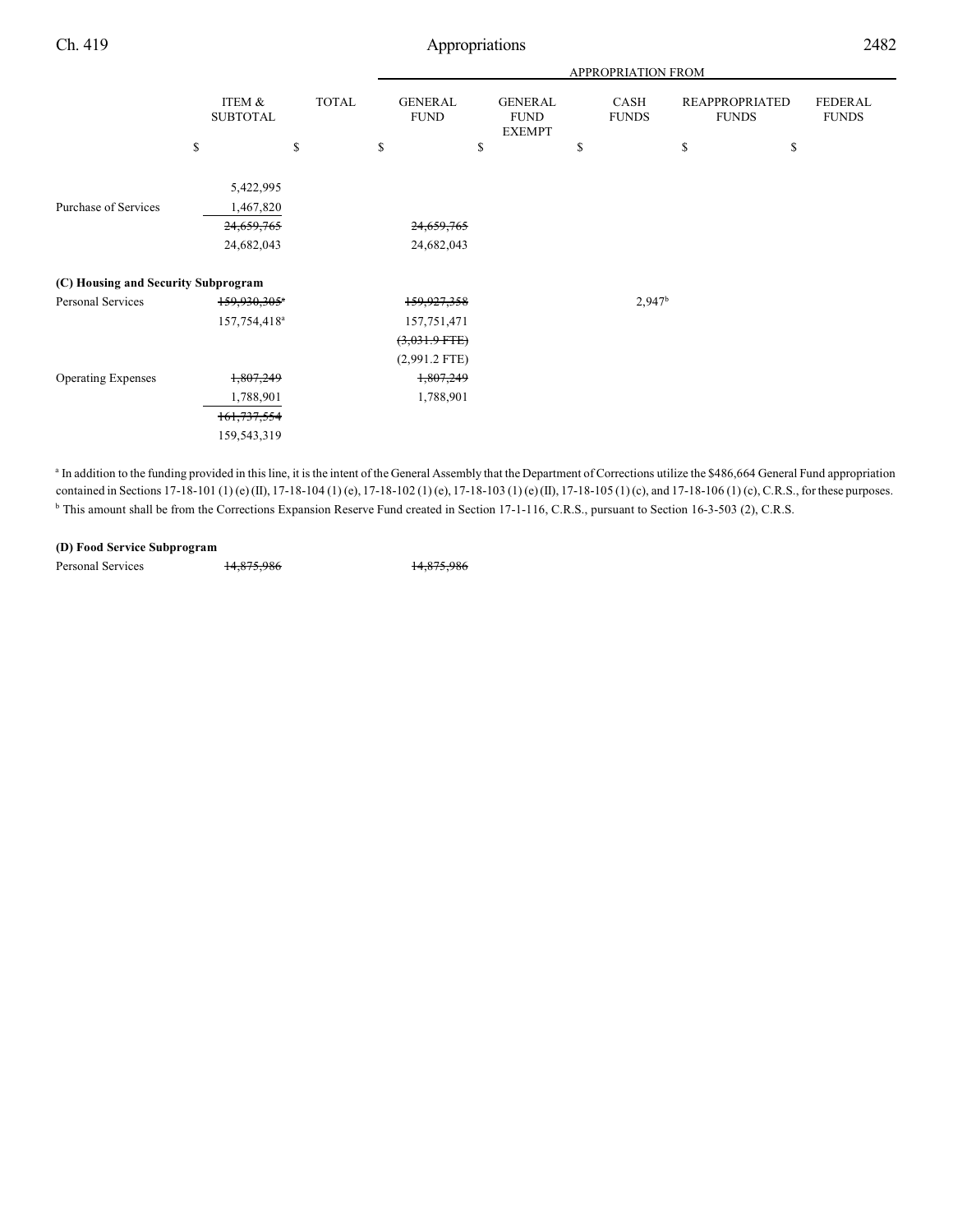| 14,792,936 | 14,792,936    |           |
|------------|---------------|-----------|
|            | $(254.6$ FTE) |           |
|            | $(260.1$ FTE) |           |
| 15,347,897 | 15,267,897    | 80,000(I) |
| 15,197,380 | 15, 117, 380  |           |
| 1,228,011  | 1,228,011     |           |
| 31,451,894 |               |           |
| 31,218,327 |               |           |
|            |               |           |

 $^{\circ}$  This amount is anticipated to be received from the U.S. Department of Agriculture.

| (E) Medical Services Subprogram |              |                       |                      |      |
|---------------------------------|--------------|-----------------------|----------------------|------|
| <b>Personal Services</b>        | 30,483,892   | 30,258,695            | 225,197 <sup>a</sup> |      |
|                                 | 30, 353, 156 | 30,127,959            |                      |      |
|                                 |              | $(399.3 + FEE)$       | $(3.0$ FTE)          |      |
|                                 |              | $(387.8$ FTE)         |                      |      |
| <b>Operating Expenses</b>       | 2,581,364    | 2,581,364             |                      |      |
|                                 | 2,573,620    | 2,573,620             |                      |      |
| Purchase of Pharmaceuticals     | 11,930,318   | <del>11,930,318</del> |                      |      |
|                                 | 11,155,622   | 11,155,622            |                      |      |
| Purchase of Medical             |              |                       |                      |      |
| Services from Other             |              |                       |                      |      |
| <b>Medical Facilities</b>       | 19,708,805   | 19,708,805            |                      |      |
|                                 | 21,209,036   | 21,209,036            |                      |      |
| Catastrophic                    |              |                       |                      |      |
| <b>Medical Expenses</b>         | 9,866,736    | 9,866,736             |                      |      |
| Ch. 419                         |              | Appropriations        |                      | 2483 |
|                                 |              |                       |                      |      |

 $80,000(I)^a$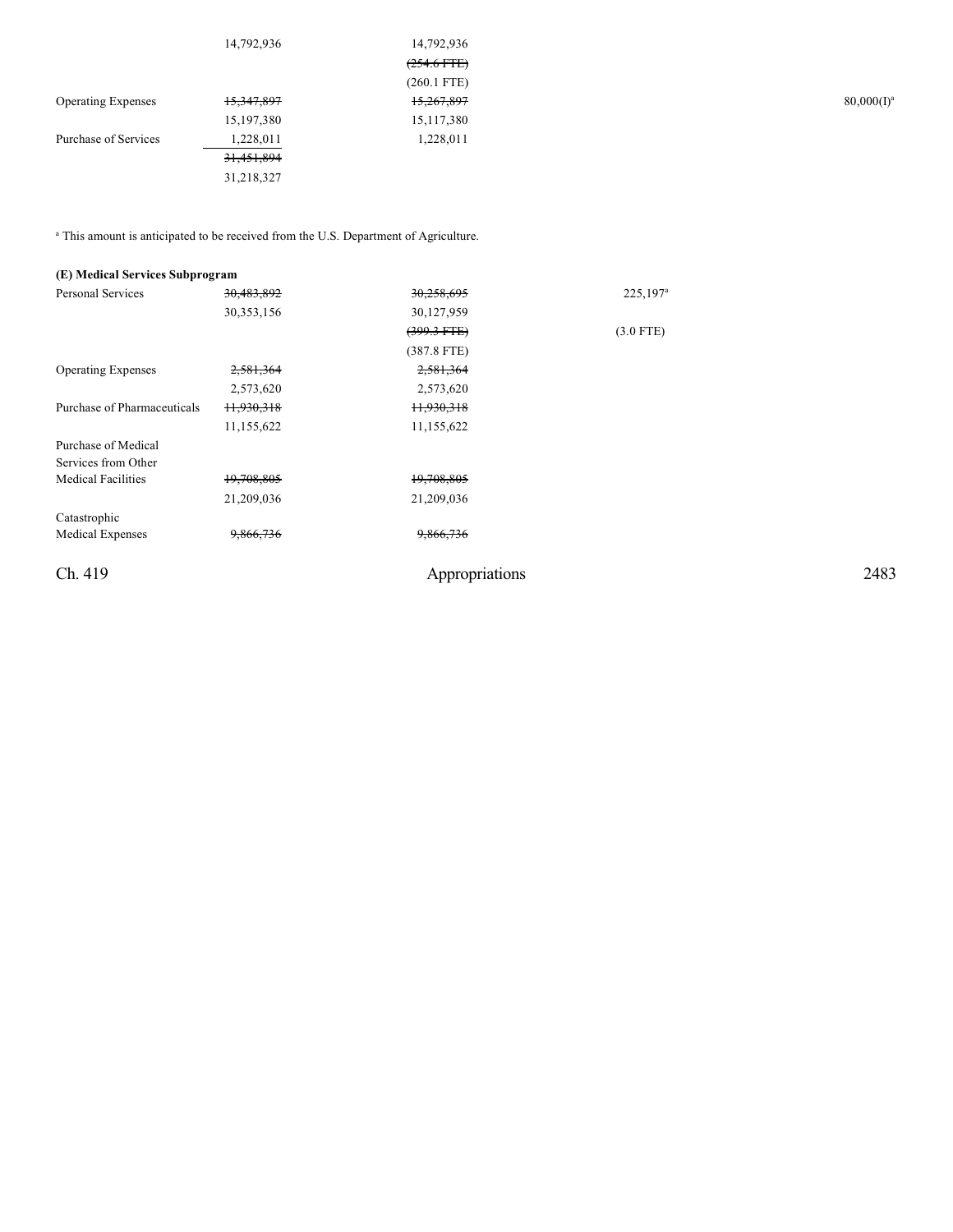|                                 |                           |              |                               |                                                |   | <b>APPROPRIATION FROM</b> |                                       |                                |  |
|---------------------------------|---------------------------|--------------|-------------------------------|------------------------------------------------|---|---------------------------|---------------------------------------|--------------------------------|--|
|                                 | ITEM &<br><b>SUBTOTAL</b> | <b>TOTAL</b> | <b>GENERAL</b><br><b>FUND</b> | <b>GENERAL</b><br><b>FUND</b><br><b>EXEMPT</b> |   | CASH<br><b>FUNDS</b>      | <b>REAPPROPRIATED</b><br><b>FUNDS</b> | <b>FEDERAL</b><br><b>FUNDS</b> |  |
|                                 | \$                        | \$           | \$                            | \$                                             | Ф |                           | \$                                    | \$                             |  |
|                                 | 14, 149, 732              |              | 14, 149, 732                  |                                                |   |                           |                                       |                                |  |
| <b>Service Contracts</b>        | 2,389,886                 |              | 2,389,886                     |                                                |   |                           |                                       |                                |  |
| <b>Indirect Cost Recoveries</b> | 56,516                    |              |                               |                                                |   | $56,516^a$                |                                       |                                |  |
|                                 | 77,017,517                |              |                               |                                                |   |                           |                                       |                                |  |
|                                 | 81,887,568                |              |                               |                                                |   |                           |                                       |                                |  |
|                                 |                           |              |                               |                                                |   |                           |                                       |                                |  |

<sup>a</sup> These amounts shall be from inmate medical fees collected pursuant to Section 17-1-113, C.R.S. For informational purposes, \$52,313 shall be for statewide indirect cost recoveries.

## **(F) Laundry Subprogram**

| <b>Personal Services</b>  | 2,238,193             |           |
|---------------------------|-----------------------|-----------|
|                           | <del>(36.1 FTE)</del> |           |
|                           | $(37.4$ FTE)          |           |
| <b>Operating Expenses</b> | 2,099,960             |           |
|                           | 2,090,596             |           |
|                           | 4,338,153             | 4,338,153 |
|                           | 4,328,789             | 4,328,789 |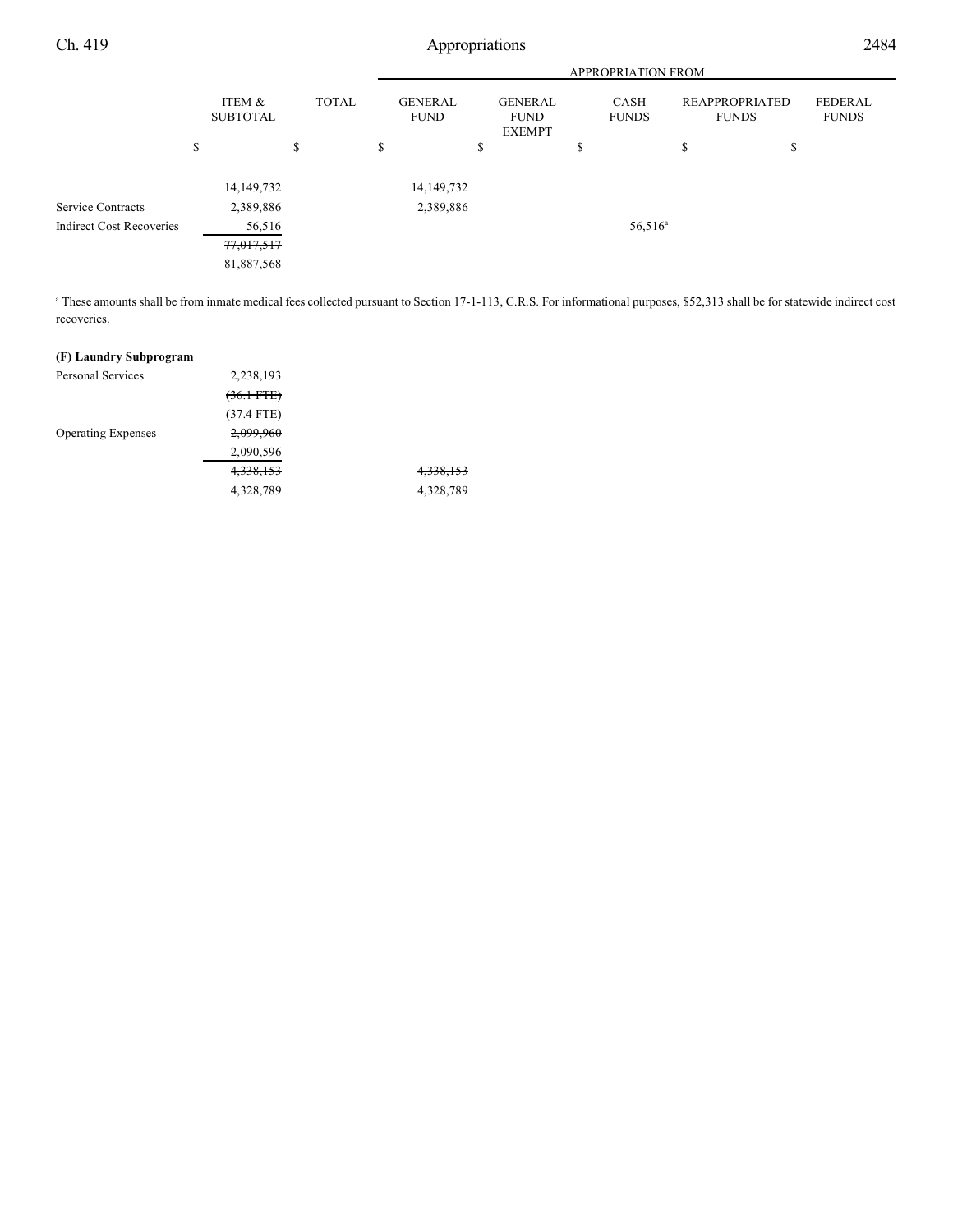#### **(G) Superintendents Subprogra m**

| <b>Personal Services</b>  | 9,954,972              |                       |
|---------------------------|------------------------|-----------------------|
|                           | 9,922,279              |                       |
|                           | <del>(152.9 FTE)</del> |                       |
|                           | $(157.1$ FTE)          |                       |
| <b>Operating Expenses</b> | 3, 312, 490            |                       |
|                           | 3,288,629              |                       |
| Dress Out                 | 675,433                |                       |
| <b>START-UP COSTS</b>     | 32,480                 |                       |
|                           | 13,942,895             | <del>13,942,895</del> |
|                           | 13,918,821             | 13,918,821            |
|                           |                        |                       |

#### **(H) Youthful Offender System Subprogra m**

| <b>Personal Services</b>    | 9,941,970     |
|-----------------------------|---------------|
|                             | $(162.7 FTE)$ |
|                             | $(160.7$ FTE) |
| <b>Operating Expenses</b>   | 604,705       |
| <b>Contract Services</b>    | 28,820        |
| <b>Purchase of Services</b> | 624,589       |
|                             | 11.200.084    |

11,200,084 11,200,084

### **(I) Case Management Subprogram**

| Personal Services | 15,158,111            |
|-------------------|-----------------------|
|                   | 15,040,021            |
|                   | $(212.2 \text{ FFE})$ |
|                   | $(215.1$ FTE)         |

Ch. 419

Appropriations

2 4 8 5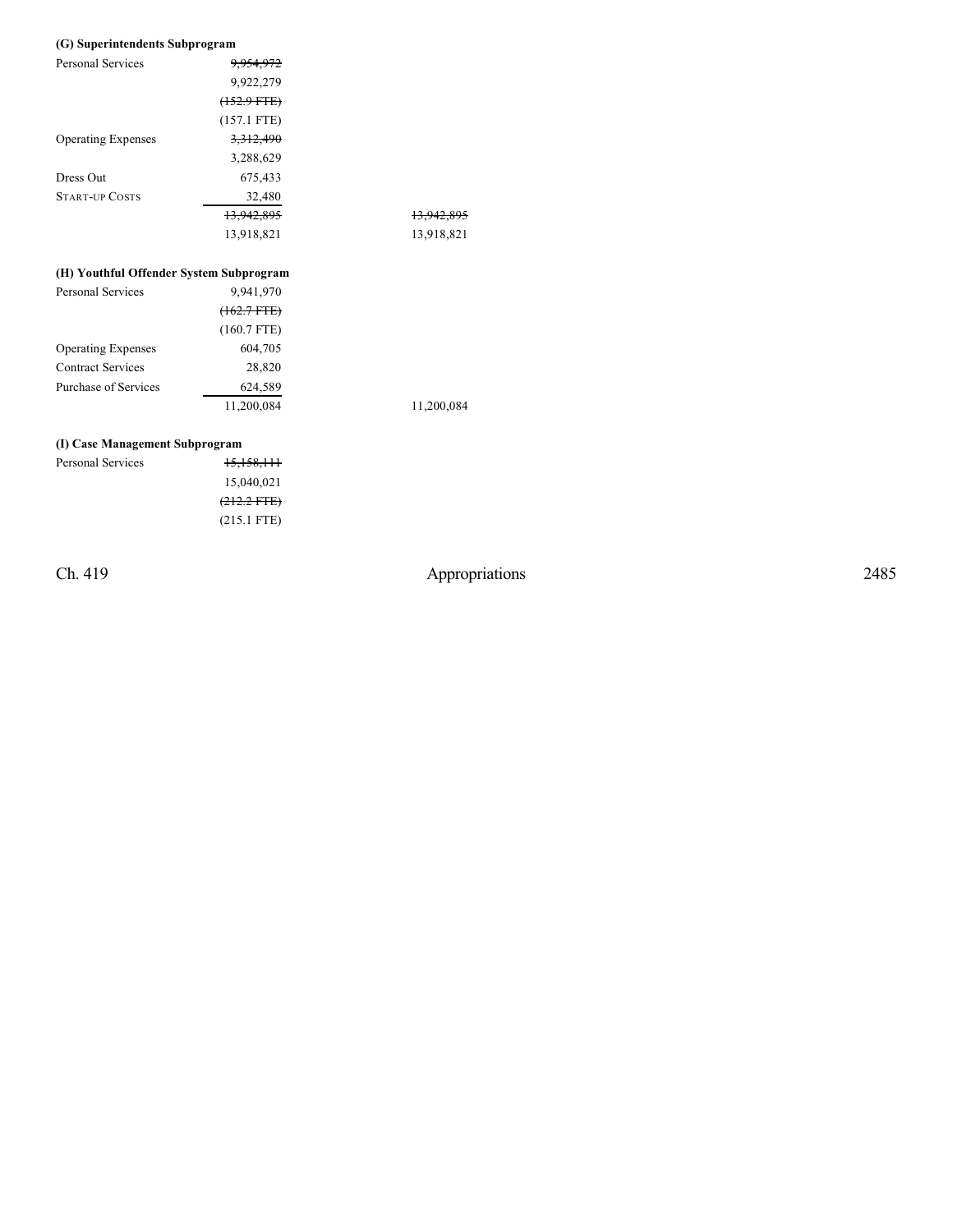|                                  |                           |              |                               |                                                | APPROPRIATION FROM   |                                       |                         |
|----------------------------------|---------------------------|--------------|-------------------------------|------------------------------------------------|----------------------|---------------------------------------|-------------------------|
|                                  | ITEM &<br><b>SUBTOTAL</b> | <b>TOTAL</b> | <b>GENERAL</b><br><b>FUND</b> | <b>GENERAL</b><br><b>FUND</b><br><b>EXEMPT</b> | CASH<br><b>FUNDS</b> | <b>REAPPROPRIATED</b><br><b>FUNDS</b> | FEDERAL<br><b>FUNDS</b> |
|                                  | \$                        | \$           | \$                            | \$                                             | \$                   | \$<br>\$                              |                         |
| <b>Operating Expenses</b>        | 159,018<br>157,650        |              |                               |                                                |                      |                                       |                         |
|                                  | 15,317,129                |              | 15,317,129                    |                                                |                      |                                       |                         |
|                                  | 15,197,671                |              | 15,197,671                    |                                                |                      |                                       |                         |
| (J) Mental Health Subprogram     |                           |              |                               |                                                |                      |                                       |                         |
| <b>Personal Services</b>         | 10,595,870                |              | 10,595,870                    |                                                |                      |                                       |                         |
|                                  | 10,465,573                |              | 10,465,573                    |                                                |                      |                                       |                         |
|                                  |                           |              | $(130.8$ FTE $)$              |                                                |                      |                                       |                         |
|                                  |                           |              | $(129.4$ FTE)                 |                                                |                      |                                       |                         |
| <b>Operating Expenses</b>        | 259,477                   |              | 259,477                       |                                                |                      |                                       |                         |
|                                  | 258,675                   |              | 258,675                       |                                                |                      |                                       |                         |
| <b>Medical Contract Services</b> | 1,034,762                 |              | 1,034,762                     |                                                |                      |                                       |                         |
| Mental Health Grants             | 64,799                    |              |                               |                                                |                      | 64,799 <sup>a</sup>                   |                         |
|                                  | H,954,908                 |              |                               |                                                |                      |                                       |                         |
|                                  | 11,823,809                |              |                               |                                                |                      |                                       |                         |
|                                  |                           |              |                               |                                                |                      |                                       |                         |

<sup>a</sup> This amount shall be from federal funds appropriated to the Division of Criminal Justice in the Department of Public Safety.

**(K) Inmate Pay Subprogram** 1,470,396 1,470,396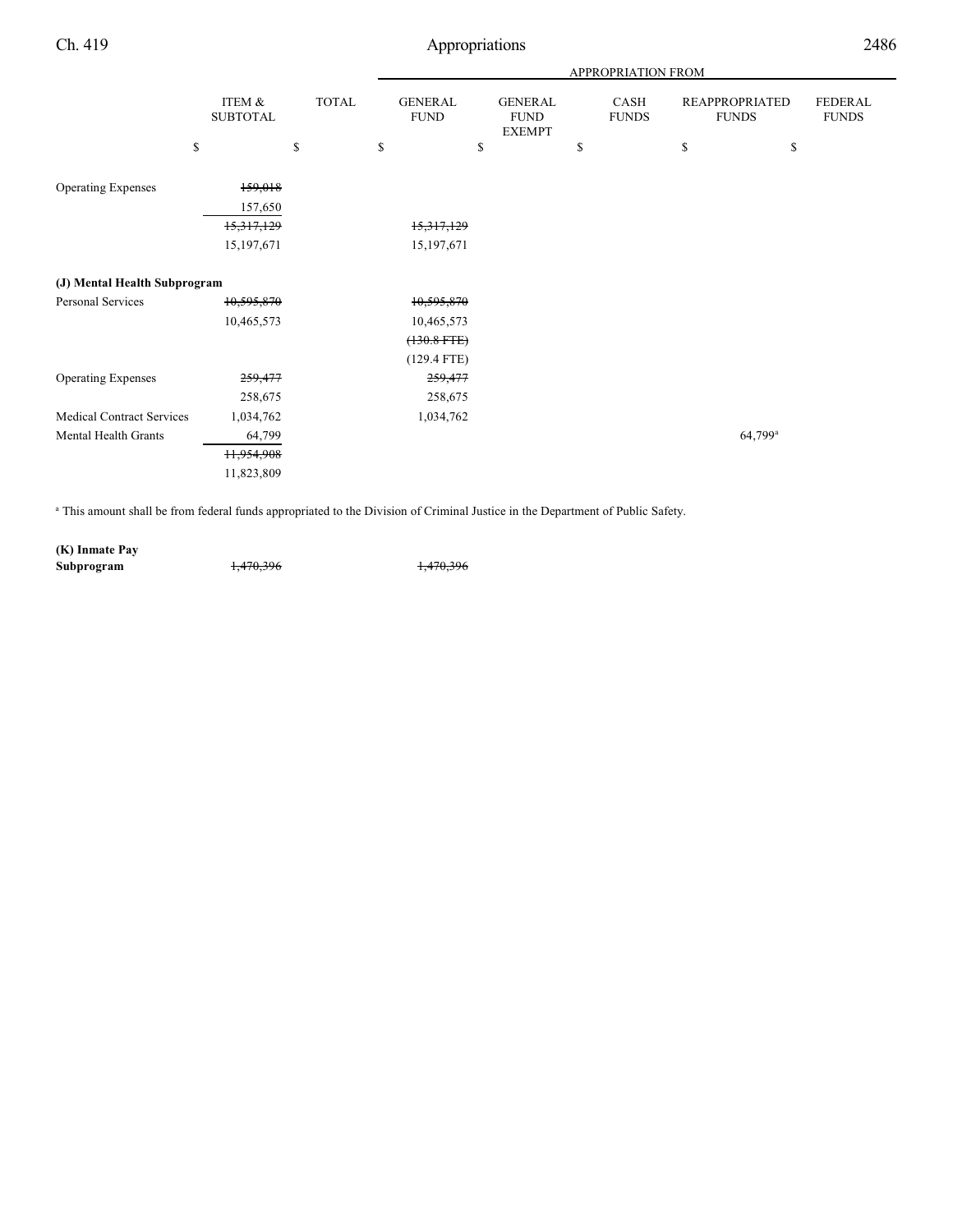|                                    | 1,464,182    |             | 1,464,182    |                   |                    |
|------------------------------------|--------------|-------------|--------------|-------------------|--------------------|
| (L) Legal Access Subprogram        |              |             |              |                   |                    |
| Personal Services                  | 1,321,783    |             |              |                   |                    |
|                                    | $(21.5$ FTE) |             |              |                   |                    |
| <b>Operating Expenses</b>          | 299,602      |             |              |                   |                    |
| <b>Contract Services</b>           | 70,905       |             |              |                   |                    |
|                                    | 1,692,290    |             | 1,692,290    |                   |                    |
|                                    |              |             |              |                   |                    |
|                                    |              | 375,108,567 |              |                   |                    |
|                                    |              | 377,608,753 |              |                   |                    |
| (3) SUPPORT SERVICES               |              |             |              |                   |                    |
| (A) Business Operations Subprogram |              |             |              |                   |                    |
| Personal Services                  | 5,999,470    |             | 5,577,541    | $413,990^{\circ}$ | 7,939 <sup>b</sup> |
|                                    |              |             | $(81.2$ FTE) | $(10.6$ FTE)      |                    |
|                                    |              |             | $(91.6$ FTE) |                   |                    |
| <b>Operating Expenses</b>          | 234,201      |             | 234,201      |                   |                    |
|                                    | 6,233,671    |             |              |                   |                    |

<sup>a</sup> Of this amount, \$331,896 shall be from sales revenues earned by Correctional Industries, \$45,259 shall be from sales revenues earned by the Canteen Operation, \$36,835 shall be from restitution collected pursuant to Section 16-18.5-109 (3), C.R.S. For informational purposes, \$340,047 shall be for department-wide indirect cost recoveries, and \$37,108 shall be for statewide indirect cost recoveries.

<sup>b</sup> This amount shall be from federal grants transferred from the Education Subprogram in the Department of Corrections for statewide indirect cost recoveries.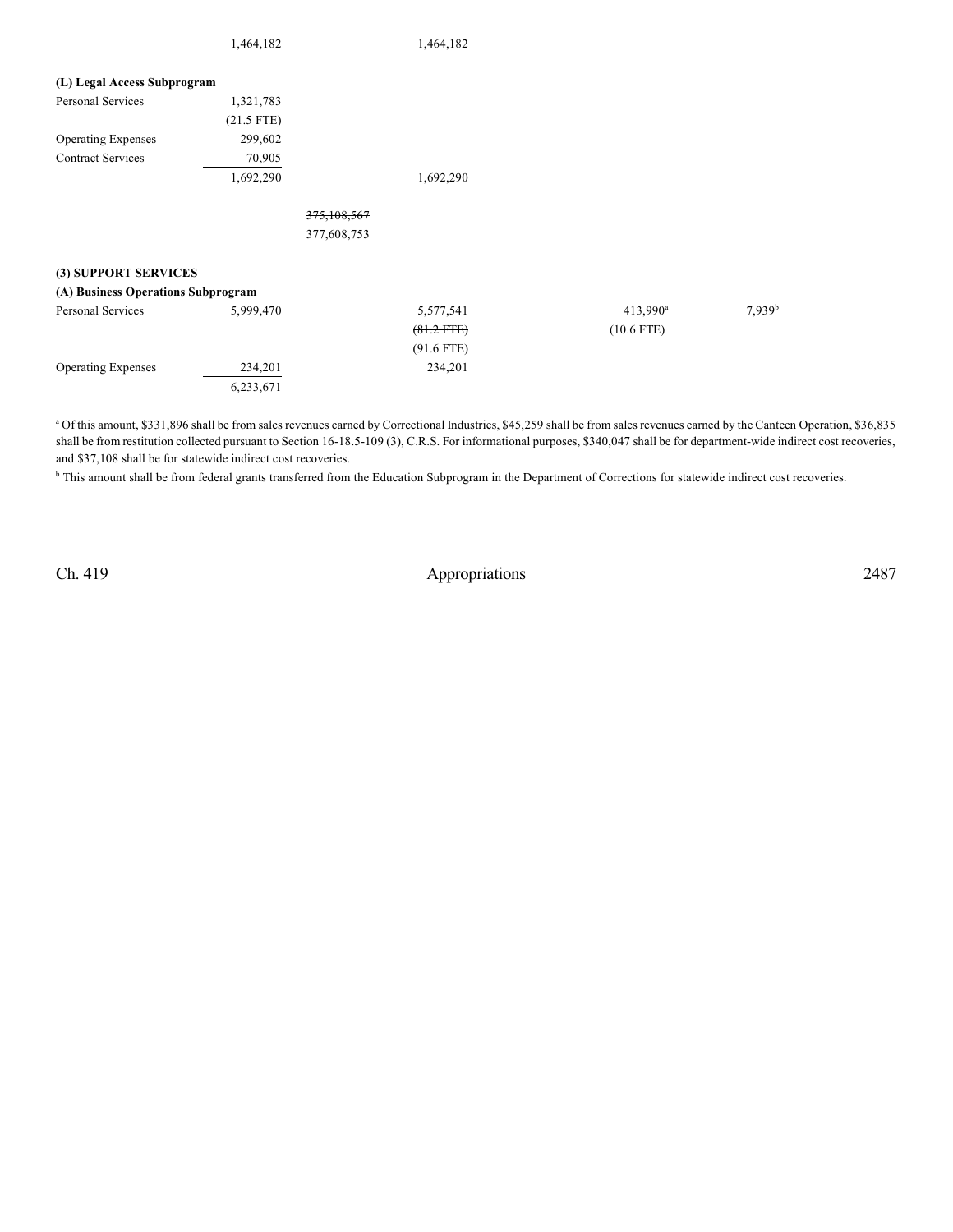|                                  |                           |              |                               |                                                | APPROPRIATION FROM          |               |                                       |                                |
|----------------------------------|---------------------------|--------------|-------------------------------|------------------------------------------------|-----------------------------|---------------|---------------------------------------|--------------------------------|
|                                  | ITEM &<br><b>SUBTOTAL</b> | <b>TOTAL</b> | <b>GENERAL</b><br><b>FUND</b> | <b>GENERAL</b><br><b>FUND</b><br><b>EXEMPT</b> | <b>CASH</b><br><b>FUNDS</b> |               | <b>REAPPROPRIATED</b><br><b>FUNDS</b> | <b>FEDERAL</b><br><b>FUNDS</b> |
| \$                               |                           | \$           | \$<br>\$                      |                                                | \$                          | ${\mathbb S}$ | \$                                    |                                |
| (B) Personnel Subprogram         |                           |              |                               |                                                |                             |               |                                       |                                |
| Personal Services                | 1,241,634                 |              |                               |                                                |                             |               |                                       |                                |
|                                  | $(17.0$ FTE)              |              |                               |                                                |                             |               |                                       |                                |
|                                  | $(19.7$ FTE)              |              |                               |                                                |                             |               |                                       |                                |
| <b>Operating Expenses</b>        | 86,931                    |              |                               |                                                |                             |               |                                       |                                |
|                                  | 1,328,565                 |              | 1,328,565                     |                                                |                             |               |                                       |                                |
| (C) Offender Services Subprogram |                           |              |                               |                                                |                             |               |                                       |                                |
| Personal Services                | 2,976,411                 |              |                               |                                                |                             |               |                                       |                                |
|                                  | $(44.1$ FTE)              |              |                               |                                                |                             |               |                                       |                                |
| <b>Operating Expenses</b>        | 60,144                    |              |                               |                                                |                             |               |                                       |                                |
|                                  | 3,036,555                 |              | 3,036,555                     |                                                |                             |               |                                       |                                |
| (D) Communications Subprogram    |                           |              |                               |                                                |                             |               |                                       |                                |
| <b>Operating Expenses</b>        | 1,511,325                 |              | 1,511,325                     |                                                |                             |               |                                       |                                |
|                                  | 1,514,685                 |              | 1,514,685                     |                                                |                             |               |                                       |                                |
| Multiuse Network Payments        | 3,063,333                 |              | 2,970,876                     |                                                | 92,457 <sup>a</sup>         |               |                                       |                                |
| <b>Dispatch Services</b>         | 200,000                   |              | 200,000                       |                                                |                             |               |                                       |                                |
| Communication                    |                           |              |                               |                                                |                             |               |                                       |                                |
| Services Payments                | 1,773,504                 |              | 1,773,504                     |                                                |                             |               |                                       |                                |
|                                  | 6,548,162                 |              |                               |                                                |                             |               |                                       |                                |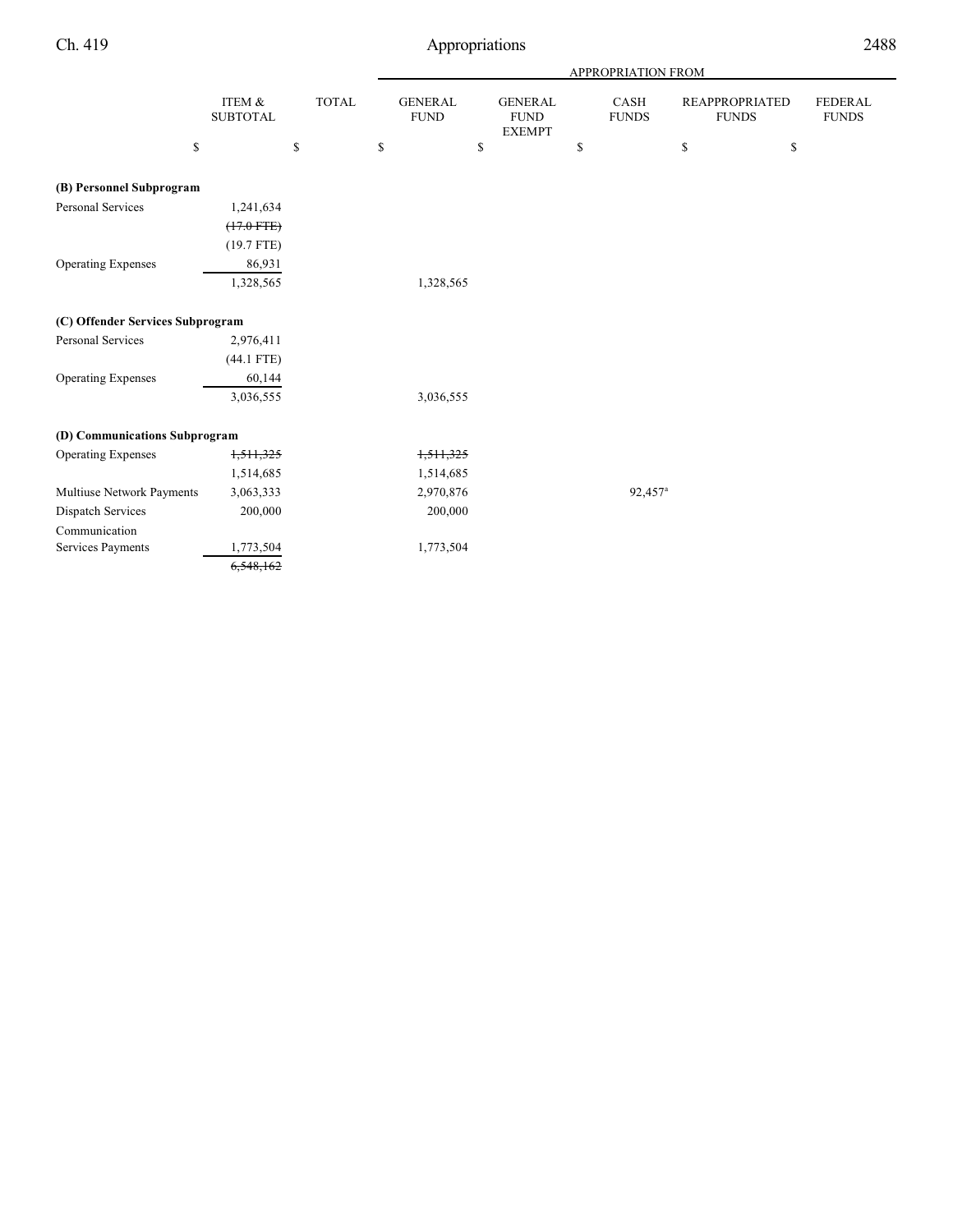## 6,551,522

<sup>a</sup> This amount shall be from sales revenues earned by Correctional Industries.

### **(E) Transportation Subprogram**

| Personal Services         | 1,912,572 | 1,912,572    |                      |
|---------------------------|-----------|--------------|----------------------|
|                           |           | $(35.9$ FTE) |                      |
| <b>Operating Expenses</b> | 284,794   | 284,794      |                      |
| Vehicle Lease Payments    | 2,766,619 | 2,382,278    | 384,341 <sup>a</sup> |
|                           | 2,806,899 | 2,422,558    |                      |
|                           | 4,963,985 |              |                      |
|                           | 5,004,265 |              |                      |

<sup>a</sup> Of this amount, \$367,071 shall be from sales revenues earned by Correctional Industries, and \$17,270 shall be from sales revenues earned by the Canteen Operation.

#### **(F) Training Subprogram**

| <b>Personal Services</b>  | 1,855,682            |           |
|---------------------------|----------------------|-----------|
|                           | $(25.0$ FTE)         |           |
| <b>Operating Expenses</b> | 276,430              |           |
|                           | 275,834              |           |
|                           | <del>2,132,112</del> | 2,132,112 |
|                           | 2,131,516            | 2,131,516 |

#### **(G) Information Systems Subprogram**

| <b>Operating Expenses</b> | 150000<br>1,370,002 | 150060<br>1,990,002 |
|---------------------------|---------------------|---------------------|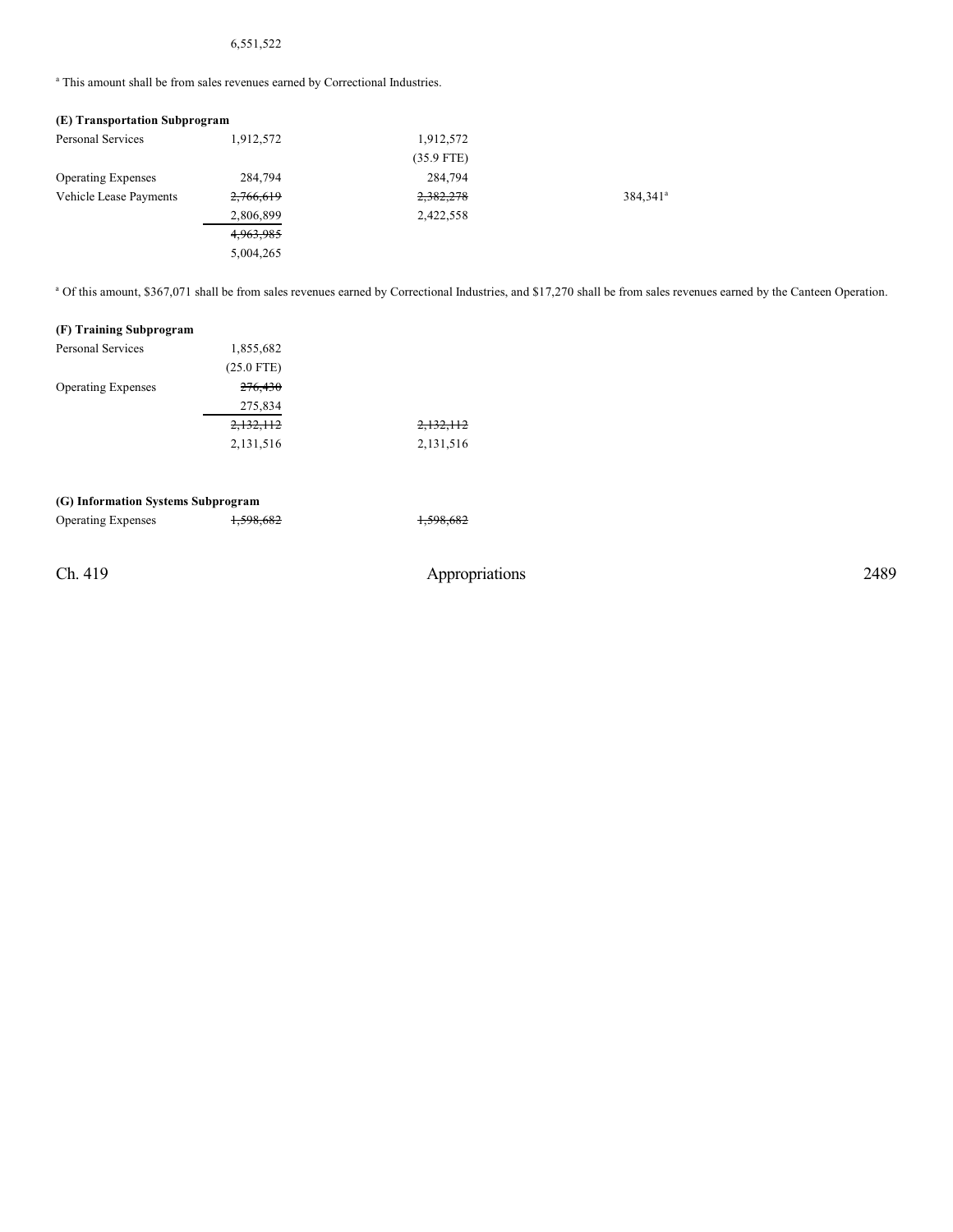|                            |                           |         |              |                               |                                                | <b>APPROPRIATION FROM</b>   |                                       |                         |
|----------------------------|---------------------------|---------|--------------|-------------------------------|------------------------------------------------|-----------------------------|---------------------------------------|-------------------------|
|                            | ITEM &<br><b>SUBTOTAL</b> |         | <b>TOTAL</b> | <b>GENERAL</b><br><b>FUND</b> | <b>GENERAL</b><br><b>FUND</b><br><b>EXEMPT</b> | <b>CASH</b><br><b>FUNDS</b> | <b>REAPPROPRIATED</b><br><b>FUNDS</b> | FEDERAL<br><b>FUNDS</b> |
|                            | \$                        | \$      |              | \$                            | \$                                             | \$                          | \$<br>\$                              |                         |
|                            | 1,600,176                 |         |              | 1,600,176                     |                                                |                             |                                       |                         |
| Purchase of Services from  |                           |         |              |                               |                                                |                             |                                       |                         |
| Computer Center            | 5,738,360                 |         |              | 5,738,360                     |                                                |                             |                                       |                         |
|                            | 5,663,182                 |         |              | 5,663,182                     |                                                |                             |                                       |                         |
| Management and             |                           |         |              |                               |                                                |                             |                                       |                         |
| Administration of OIT      |                           | 437,228 |              | 437,228                       |                                                |                             |                                       |                         |
| <b>COFRS</b> Modernization |                           | 545,055 |              | 480,395                       |                                                | $30,736^{\rm a}$            | 33,379 <sup>b</sup>                   | 545(I)                  |
|                            | 8,319,325                 |         |              |                               |                                                |                             |                                       |                         |
|                            | 8,245,641                 |         |              |                               |                                                |                             |                                       |                         |

<sup>a</sup> This amount shall be from Correctional Industries sales to non-state entities and from sales revenues earned by the Canteen Operation.

 $<sup>b</sup>$  This amount shall be from Correctional Industries sales to other state agencies.</sup>

#### **(H) Facility Services Subprogram**

| Personal Services         | 956,936      |           |
|---------------------------|--------------|-----------|
|                           | $(9.4$ FTE)  |           |
|                           | $(10.7$ FTE) |           |
| <b>Operating Expenses</b> | 83,096       |           |
|                           | 1,040,032    | 1,040,032 |
|                           |              |           |

33,602,407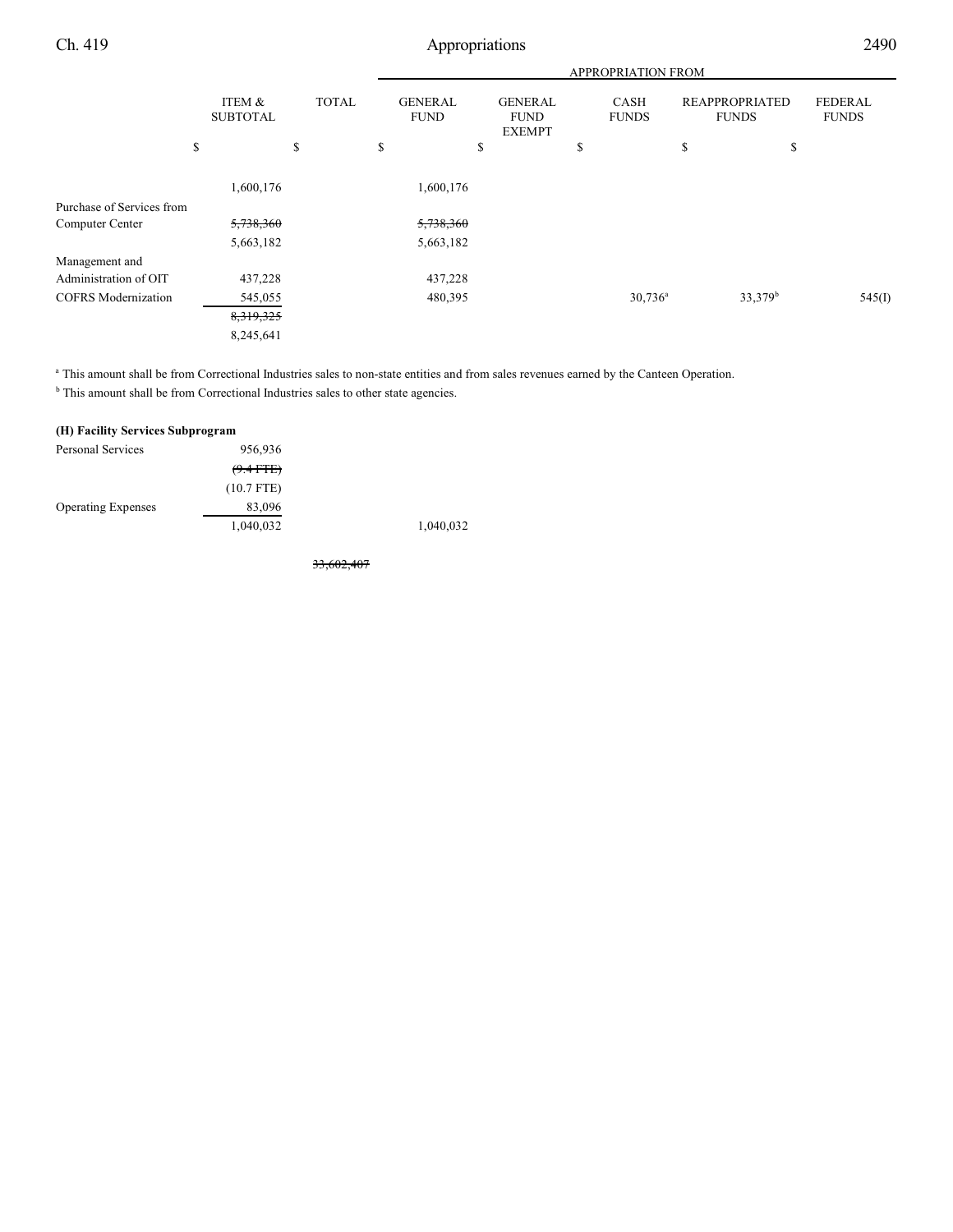## 33,571,767

## **(4) INMATE PROGRAMS**

| (A) Labor Subprogram            |              |               |                          |                     |           |
|---------------------------------|--------------|---------------|--------------------------|---------------------|-----------|
| Personal Services               | 5,286,167    |               |                          |                     |           |
|                                 | $(88.7$ FTE) |               |                          |                     |           |
| <b>Operating Expenses</b>       | 85,764       |               |                          |                     |           |
|                                 | 84,725       |               |                          |                     |           |
|                                 | 5,371,931    | 5,371,931     |                          |                     |           |
|                                 | 5,370,892    | 5,370,892     |                          |                     |           |
| (B) Education Subprogram        |              |               |                          |                     |           |
| Personal Services               | 11,434,266   | 10,520,005    | $914,261^a$              |                     |           |
|                                 | 11,367,356   | 10,453,095    |                          |                     |           |
|                                 |              | $(172.4$ FTE) |                          |                     |           |
|                                 |              | $(186.3$ FTE) |                          |                     |           |
| <b>Operating Expenses</b>       | 2,444,298    |               | $1,833,283$ <sup>*</sup> | $611,015^b$         |           |
|                                 | 2,441,490    |               | $1,830,475^{\circ}$      |                     |           |
| <b>Contract Services</b>        | 73,276       | 73,276        |                          |                     |           |
| <b>Education Grants</b>         | 113,894      |               | $10,000$ c               | 76,244 <sup>d</sup> | 27,650(I) |
|                                 |              |               |                          | $(2.0$ FTE)         |           |
| <b>Indirect Cost Recoveries</b> | 5,476        |               |                          |                     | 5,476(I)  |
|                                 | 14,071,210   |               |                          |                     |           |
|                                 | 14,001,492   |               |                          |                     |           |
|                                 |              |               |                          |                     |           |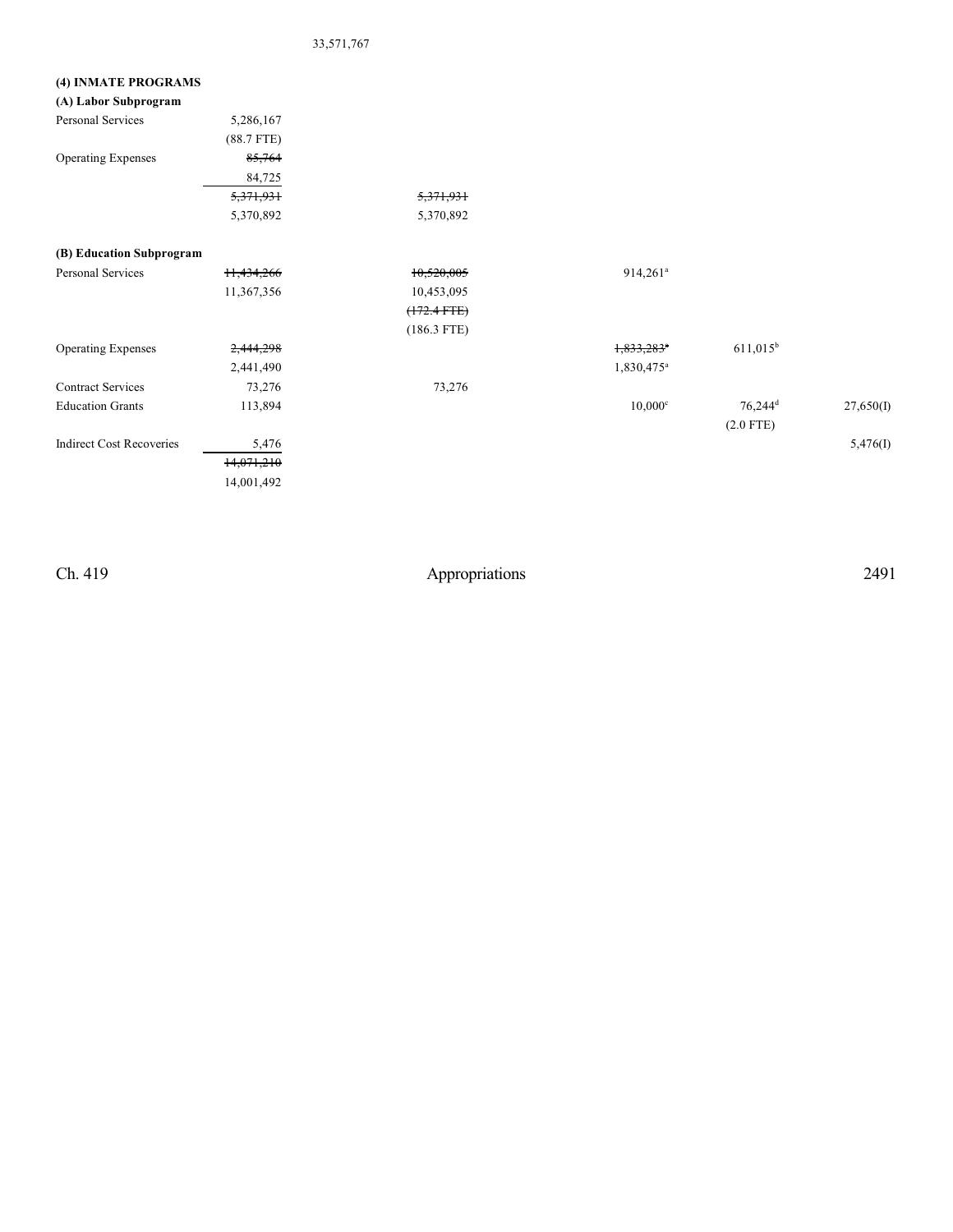|                           |              |                               |                        | APPROPRIATION FROM   |                                       |                                |
|---------------------------|--------------|-------------------------------|------------------------|----------------------|---------------------------------------|--------------------------------|
| ITEM &<br><b>SUBTOTAL</b> | <b>TOTAL</b> | <b>GENERAL</b><br><b>FUND</b> | GENERAL<br><b>FUND</b> | CASH<br><b>FUNDS</b> | <b>REAPPROPRIATED</b><br><b>FUNDS</b> | <b>FEDERAL</b><br><b>FUNDS</b> |
|                           |              |                               | <b>EXEMPT</b>          |                      |                                       |                                |
|                           |              |                               |                        |                      |                                       |                                |

<sup>a</sup> Of these amounts, \$1,425,729 shall be from sales revenues earned by vocational programs, and <del>\$1,321,815</del> \$1,319,007 shall be from sales revenues earned by the Canteen Operation.

<sup>b</sup> This amount shall be from sales revenues earned by vocational programs for products and services sold to other government agencies.

<sup>c</sup> This amount shall be from gifts, grants, and donations.

<sup>d</sup> Of this amount, \$42,410 shall be from special education funds and \$25,470 shall be from Title I - No Child Left Behind funds received from the Colorado Department of Education; \$8,364 shall be from an HIV Prevention Program of the Colorado Department of Public Health and Environment.

#### **(C) Recreation Subprogram**

| Personal Services         | 6,394,753         | 6,394,753            |                     |
|---------------------------|-------------------|----------------------|---------------------|
|                           |                   | ( <b>115.8 FTE</b> ) |                     |
|                           |                   | $(116.7$ FTE)        |                     |
| <b>Operating Expenses</b> | <del>69,276</del> |                      | 69,276              |
|                           | 68,755            |                      | 68,755 <sup>a</sup> |
|                           | 6,464,029         |                      |                     |
|                           | 6,463,508         |                      |                     |

<sup>a</sup> This amount shall be from sales revenues earned by the Canteen Operation.

#### **(D) Drug and Alcohol Treatment Subprogram**

| Personal Services | 4,986,150 | 4,986,150       |
|-------------------|-----------|-----------------|
|                   |           | $(64.8$ FTE $)$ |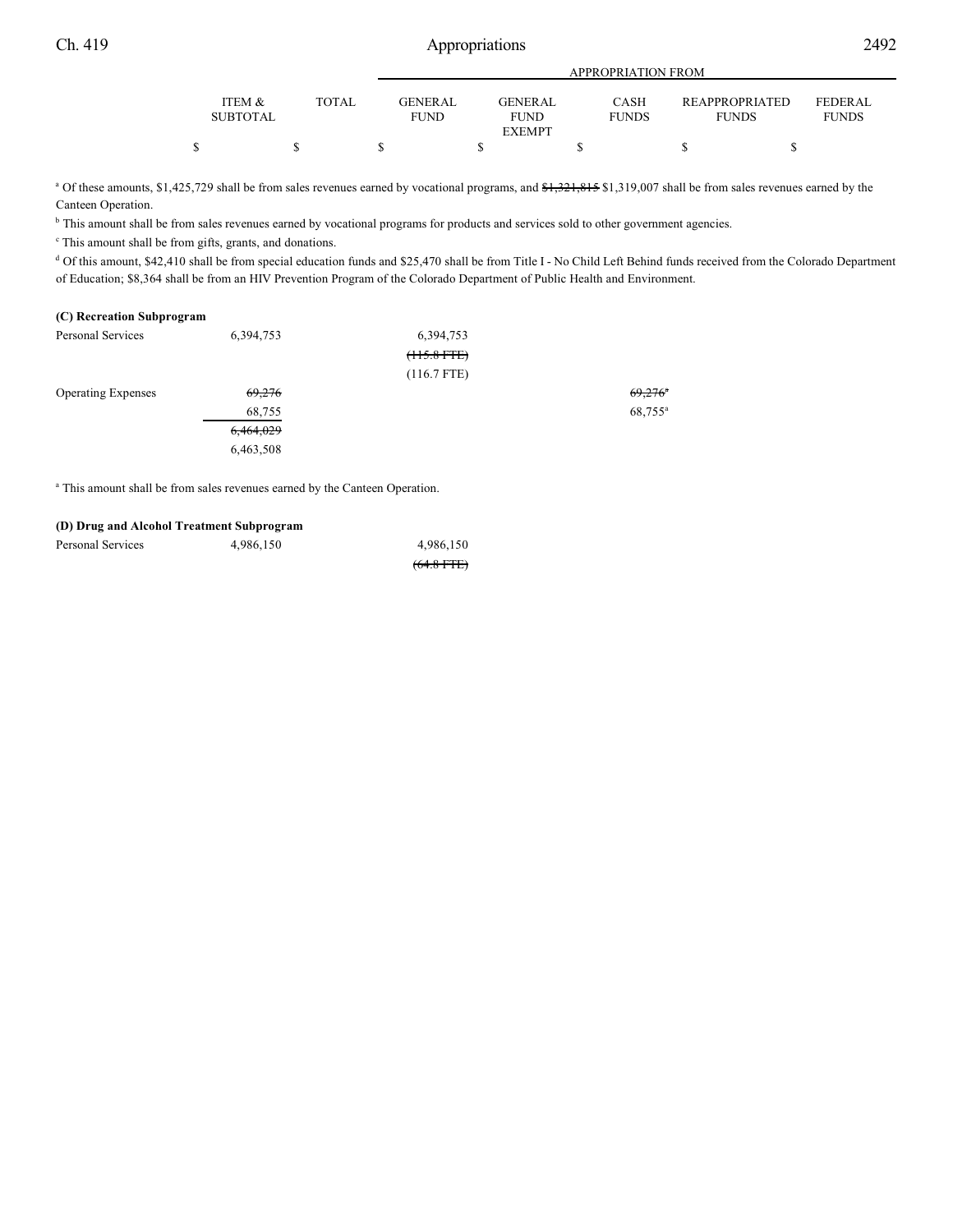|                           |           | $(85.4$ F IE) |                      |             |
|---------------------------|-----------|---------------|----------------------|-------------|
| <b>Operating Expenses</b> | 110,932   | 110,932       |                      |             |
| Drug Offender Surcharge   |           |               |                      |             |
| Program                   | 995,127   |               | 995,127 <sup>a</sup> |             |
| <b>Contract Services</b>  | 2,189,042 | 1,939,042     | $250,000^a$          |             |
|                           | 2,222,132 | 1,972,132     |                      |             |
| <b>Treatment Grants</b>   | 126,682   |               |                      | $126,682^b$ |
|                           | 8,407,933 |               |                      |             |
|                           | 8,441,023 |               |                      |             |
|                           |           |               |                      |             |

 $(85.4 \text{ F})$ 

<sup>a</sup> These amounts shall be from the Drug Offender Surcharge Fund created in Section 18-19-103 (4) (a), C.R.S.

<sup>b</sup> This amount shall be from grant funds appropriated to the Division of Criminal Justice in the Department of Public Safety.

| (E) Sex Offender Treatment Subprogram |           |              |                  |           |
|---------------------------------------|-----------|--------------|------------------|-----------|
| <b>Personal Services</b>              | 2,739,343 | 2,710,964    | $28,379^{\rm a}$ |           |
|                                       |           | $(39.8$ FTE) | $(1.0$ FTE)      |           |
| <b>Operating Expenses</b>             | 84,776    | 84,276       | 500 <sup>a</sup> |           |
| Polygraph Testing                     | 99,569    | 99,569       |                  |           |
| Sex Offender Treatment                |           |              |                  |           |
| Grants                                | 65,597    |              |                  | 65,597(1) |
|                                       | 2,989,285 |              |                  |           |

<sup>a</sup> These amounts shall be from the Sex Offender Surcharge Fund created in Section 18-21-103 (3), C.R.S.

## **(F) Volunteers Subprogram**

| Personal Services | 555,345             |
|-------------------|---------------------|
|                   | $(7.4 \text{ FFE})$ |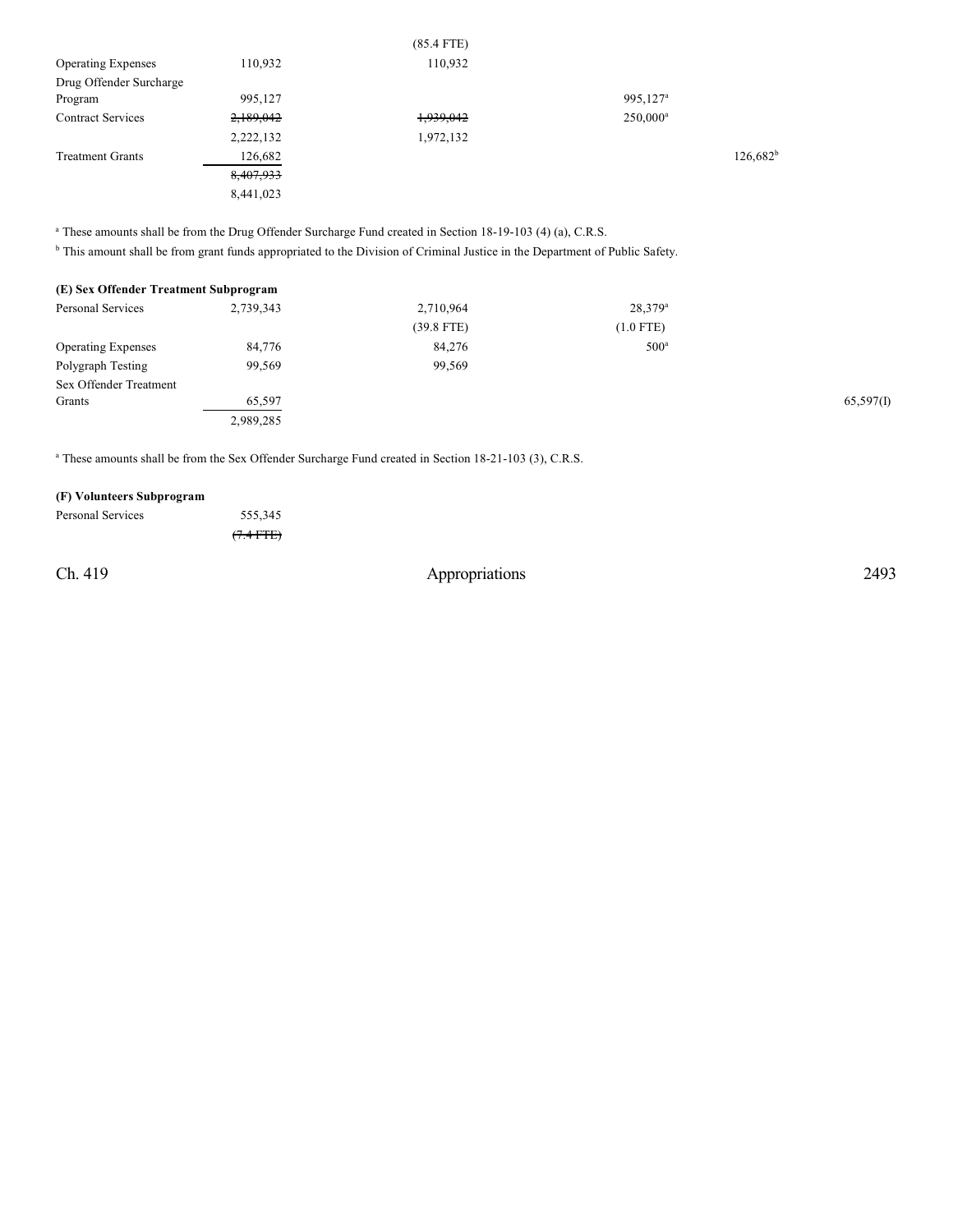|                           |                           |              |                               |                                                | <b>APPROPRIATION FROM</b> |                                |                         |
|---------------------------|---------------------------|--------------|-------------------------------|------------------------------------------------|---------------------------|--------------------------------|-------------------------|
|                           | ITEM &<br><b>SUBTOTAL</b> | <b>TOTAL</b> | <b>GENERAL</b><br><b>FUND</b> | <b>GENERAL</b><br><b>FUND</b><br><b>EXEMPT</b> | CASH<br><b>FUNDS</b>      | REAPPROPRIATED<br><b>FUNDS</b> | FEDERAL<br><b>FUNDS</b> |
|                           | S                         | \$           | \$                            | \$                                             | \$                        | $\mathbf{C}$<br>ъ<br>۰D        |                         |
|                           | $(8.0$ FTE)               |              |                               |                                                |                           |                                |                         |
| <b>Operating Expenses</b> | 17,912<br>573,257         |              |                               |                                                | 573,257 <sup>a</sup>      |                                |                         |
|                           |                           |              |                               |                                                |                           |                                |                         |

<sup>a</sup> This amount shall be from sales revenues earned by the Canteen Operation.

|                           |           | 37,877,645    |           |
|---------------------------|-----------|---------------|-----------|
|                           |           | 37,839,457    |           |
| (5) COMMUNITY SERVICES    |           |               |           |
| (A) Parole Subprogram     |           |               |           |
| <b>Personal Services</b>  | 9,645,476 | 9,645,476     |           |
|                           | 9,811,825 | 9,811,825     |           |
|                           |           | $(147.5 FTE)$ |           |
|                           |           | $(154.0$ FTE) |           |
| <b>Operating Expenses</b> | 1,057,669 | 1,057,669     |           |
|                           | 1,080,877 | 1,080,877     |           |
| Administrative            |           |               |           |
| Law Judge Services        | 4,604     | 4,604         |           |
| <b>Contract Services</b>  | 3,462,652 | 1,680,552     | 1,782,100 |
|                           | 3,489,563 | 1,707,463     |           |

 $1,782,100^a$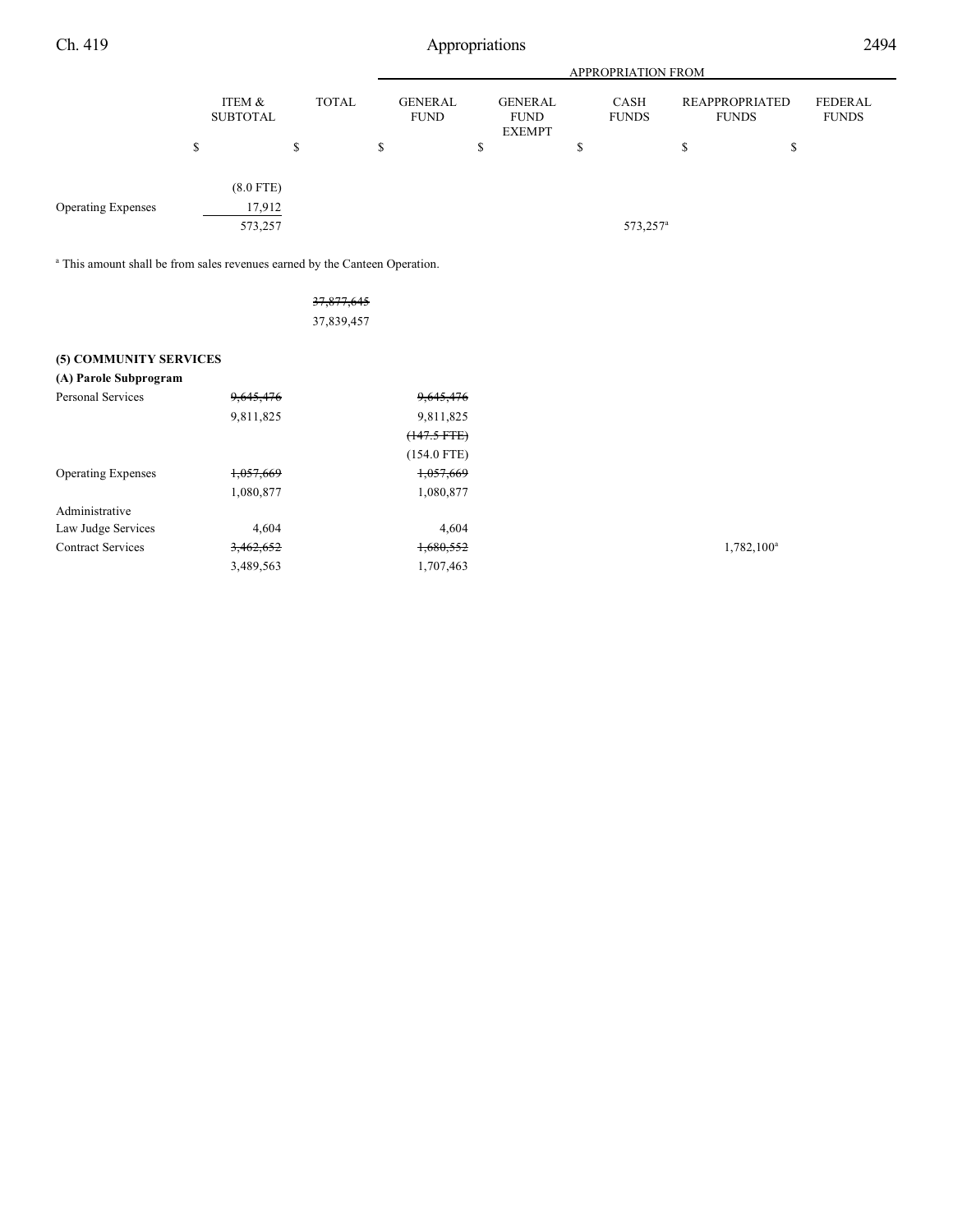| Wrap-Around Services  |            |           |
|-----------------------|------------|-----------|
| Program               | 1,207,225  | 1,207,225 |
| <b>START-UP COSTS</b> | 25,652     | 25,652    |
|                       | 15,377,626 |           |
|                       | 15,619,746 |           |

<sup>a</sup> Of this amount \$1,757,100 shall be transferred from appropriations made to the Judicial Department, Probation and Related Services, Offender Treatment and Services, pursuant to Section 18-19-103 (3.5) (a), C.R.S. (H.B. 10-1352), and \$25,000 shall be transferred from appropriations made to the Judicial Department for day reporting services.

# **(B) Parole Intensive Supervision Subprogram**

| <b>Personal Services</b>  | 4,454,126            |                      |
|---------------------------|----------------------|----------------------|
|                           | 4,544,186            |                      |
|                           | $(67.4$ FTE)         |                      |
|                           | $(77.7$ FTE)         |                      |
| <b>Operating Expenses</b> | 438,516              |                      |
|                           | 451,495              |                      |
| <b>Contract Services</b>  | 1,436,592            |                      |
|                           | 1,486,319            |                      |
| Non-residential Services  | 1,070,937            |                      |
|                           | 1,109,270            |                      |
| Home Detention            | 69,383               |                      |
| <b>START-UP COSTS</b>     | 15,391               |                      |
|                           | <del>7,469,554</del> | <del>7,469,554</del> |
|                           | 7,676,044            | 7,676,044            |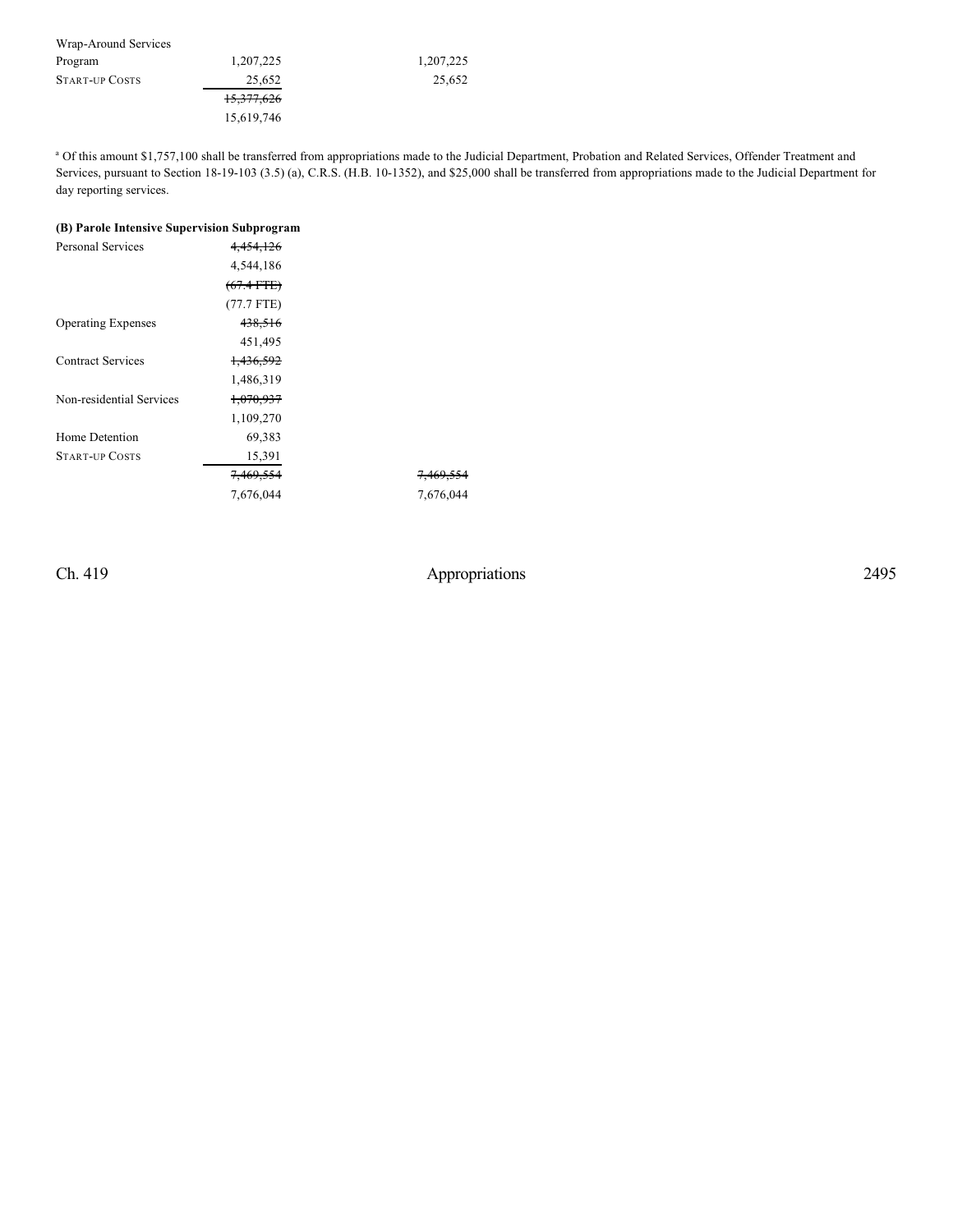| tions                                          |                                  |                                            |                                     | 2496 |
|------------------------------------------------|----------------------------------|--------------------------------------------|-------------------------------------|------|
|                                                | APPROPRIATION FROM               |                                            |                                     |      |
| <b>GENERAL</b><br><b>FUND</b><br><b>EXEMPT</b> | <b>CASH</b><br><b>FUNDS</b><br>S | <b>REAPPROPRIATED</b><br><b>FUNDS</b><br>S | <b>FEDERAL</b><br><b>FUNDS</b><br>S |      |

# **(C) Community Intensive Supervision Subprogram**

ITEM $\&$ SUBTOTAL

| (C) Community Intensive Supervision Subprogram |                 |              |             |
|------------------------------------------------|-----------------|--------------|-------------|
| Personal Services                              | 3,190,868       |              |             |
|                                                | $(45.6$ FTE $)$ |              |             |
|                                                | $(47.6$ FTE)    |              |             |
| <b>Operating Expenses</b>                      | 517,792         |              |             |
| <b>Contract Services</b>                       | 3,174,885       |              |             |
|                                                | 6,883,545       | 6,883,545    |             |
| (D) Community Supervision Subprogram           |                 |              |             |
| (1) Community Supervision                      |                 |              |             |
| Personal Services                              | 2,804,381       | 2,804,381    |             |
|                                                |                 | $(35.5$ FTE) |             |
|                                                |                 | $(43.3$ FTE) |             |
| <b>Operating Expenses</b>                      | 139,269         | 139,269      |             |
| <b>Community Mental</b>                        |                 |              |             |
| <b>Health Services</b>                         | 596,897         | 416,897      | $180,000^a$ |
|                                                | 613,657         | 433,657      |             |
| Psychotropic Medication                        | 131,400         | 131,400      |             |
| <b>Contract Services</b>                       |                 |              |             |
| for High Risk Offenders                        | 243,162         | 243,162      |             |

TOTAL GENERAL

 $\qquad \qquad$  \$ \$ \$ \$

FUND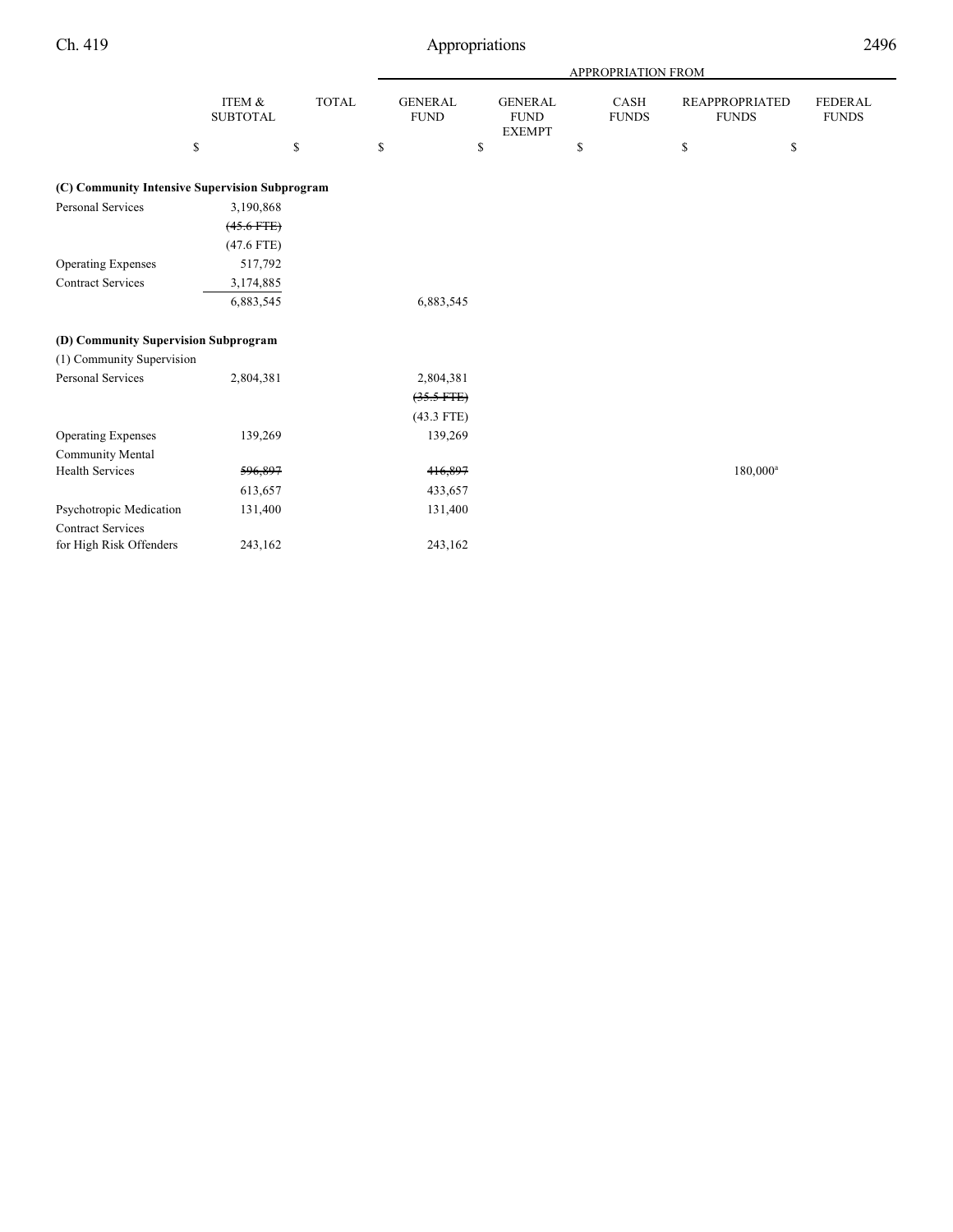| Contract Services for   |                      |        |                  |
|-------------------------|----------------------|--------|------------------|
| <b>Fugitive Returns</b> | 74,524               | 42,049 | $32,475^{\rm b}$ |
|                         | <del>3,989,633</del> |        |                  |
|                         | 4,006,393            |        |                  |

<sup>a</sup> This amount shall be from General Fund appropriations to the Department of Public Safety for Division of Criminal Justice, Community Corrections, Community Corrections Placement.

<sup>b</sup> This amount shall be from federal funds appropriated to the Division of Criminal Justice in the Department of Public Safety.

| (2) Youthful Offender System Aftercare |             |                |            |           |           |
|----------------------------------------|-------------|----------------|------------|-----------|-----------|
| Personal Services                      | 636,789     |                |            |           |           |
|                                        | $(8.0$ FTE) |                |            |           |           |
| <b>Operating Expenses</b>              | 141,067     |                |            |           |           |
| <b>Contract Services</b>               | 1,062,396   |                |            |           |           |
|                                        | 1,840,252   | 1,840,252      |            |           |           |
| (E) Community Re-entry Subprogram      |             |                |            |           |           |
| Personal Services                      | 1,974,663   | 1,974,663      |            |           |           |
|                                        |             | $(35.6$ FTE)   |            |           |           |
| <b>Operating Expenses</b>              | 123,202     | 123,202        |            |           |           |
| Offender                               |             |                |            |           |           |
| <b>Emergency Assistance</b>            | 96,768      | 96,768         |            |           |           |
| <b>Contract Services</b>               | 190,000     | 190,000        |            |           |           |
| Offender                               |             |                |            |           |           |
| Re-employment Center                   | 374,000     | 364,000        | $10,000^a$ |           |           |
| Community Reintegration                |             |                |            |           |           |
| Grants                                 | 48,779      |                |            | $9,681^b$ | 39,098(1) |
| Ch. 419                                |             | Appropriations |            |           | 2497      |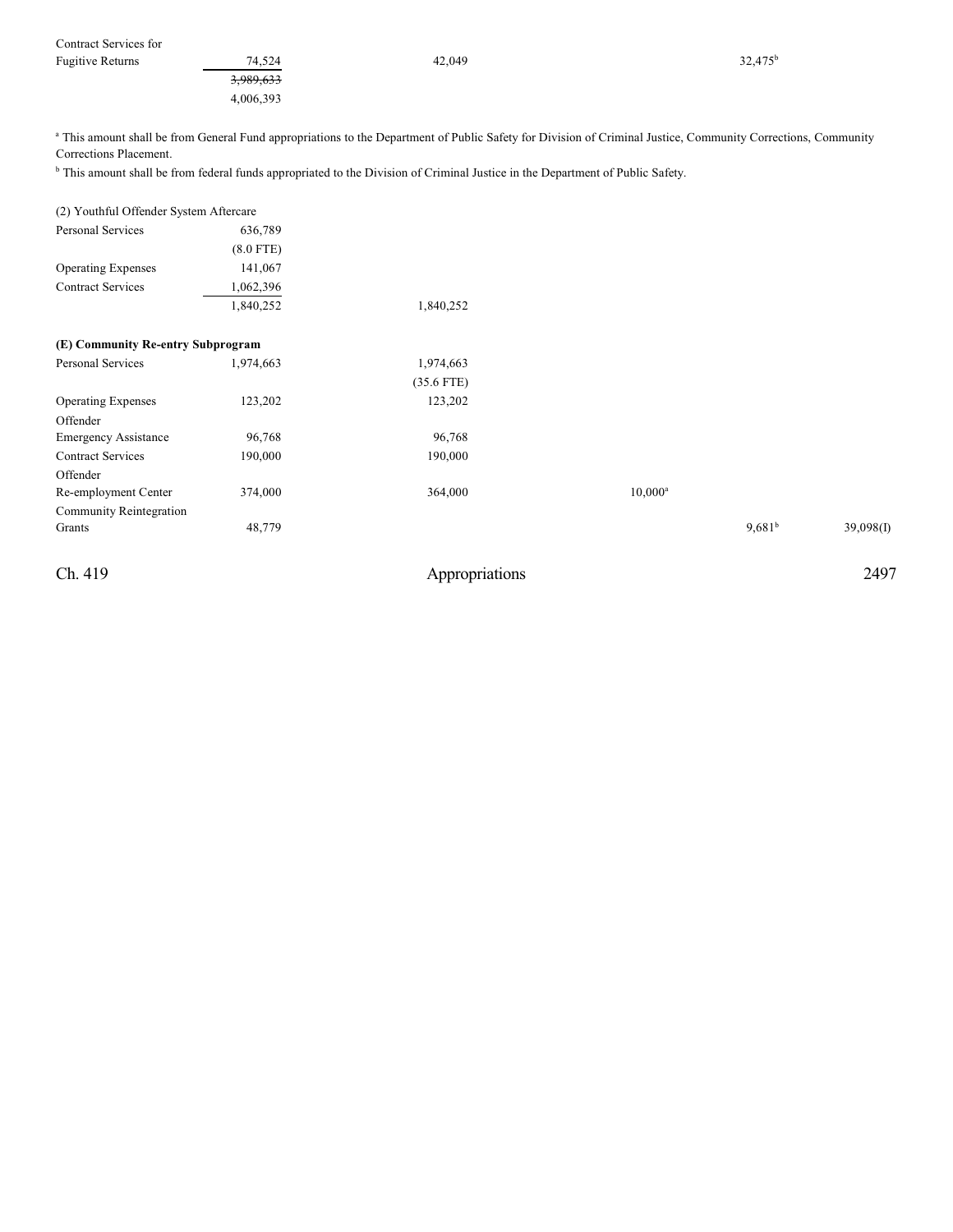|   |                           |   |              | <b>APPROPRIATION FROM</b> |                               |   |                                                |    |                             |                                |                         |
|---|---------------------------|---|--------------|---------------------------|-------------------------------|---|------------------------------------------------|----|-----------------------------|--------------------------------|-------------------------|
|   | ITEM &<br><b>SUBTOTAL</b> |   | <b>TOTAL</b> |                           | <b>GENERAL</b><br><b>FUND</b> |   | <b>GENERAL</b><br><b>FUND</b><br><b>EXEMPT</b> |    | <b>CASH</b><br><b>FUNDS</b> | REAPPROPRIATED<br><b>FUNDS</b> | FEDERAL<br><b>FUNDS</b> |
| S |                           | S |              | \$                        |                               | S |                                                | \$ |                             | \$<br>\$                       |                         |
|   | 2,807,412                 |   |              |                           |                               |   |                                                |    |                             |                                | $(1.0$ FTE)             |

<sup>a</sup> This amount shall be from gifts, grants, and donations.

<sup>b</sup> This amount shall be from funds appropriated to the Division of Housing in the Department of Local Affairs.

|                           |                       | 38, 368, 022<br>38,833,392 |           |
|---------------------------|-----------------------|----------------------------|-----------|
| (6) PAROLE BOARD          |                       |                            |           |
| Personal Services         | 1,197,526             |                            |           |
|                           | <del>(12.5 FTE)</del> |                            |           |
|                           | $(13.5$ FTE)          |                            |           |
| <b>Operating Expenses</b> | 104,890               |                            |           |
| <b>Contract Services</b>  | 288,437               |                            |           |
|                           |                       | 1,590,853                  | 1,590,853 |

## **(7) CORRECTIONAL INDUSTRIES**

|                   |            | $(20.2 \text{ F/T})$     | $(102.0 \text{ FFR})$ |
|-------------------|------------|--------------------------|-----------------------|
| Personal Services | 10.160.810 | $2,989,807$ <sup>a</sup> | 7,171,003             |

| 2,989,807 <sup>a</sup> | $7,171,003^b$ |
|------------------------|---------------|
| $(39.2$ FTE)           | $(102.9 FTE)$ |
| $(43.2$ FTE)           | $(111.8$ FTE) |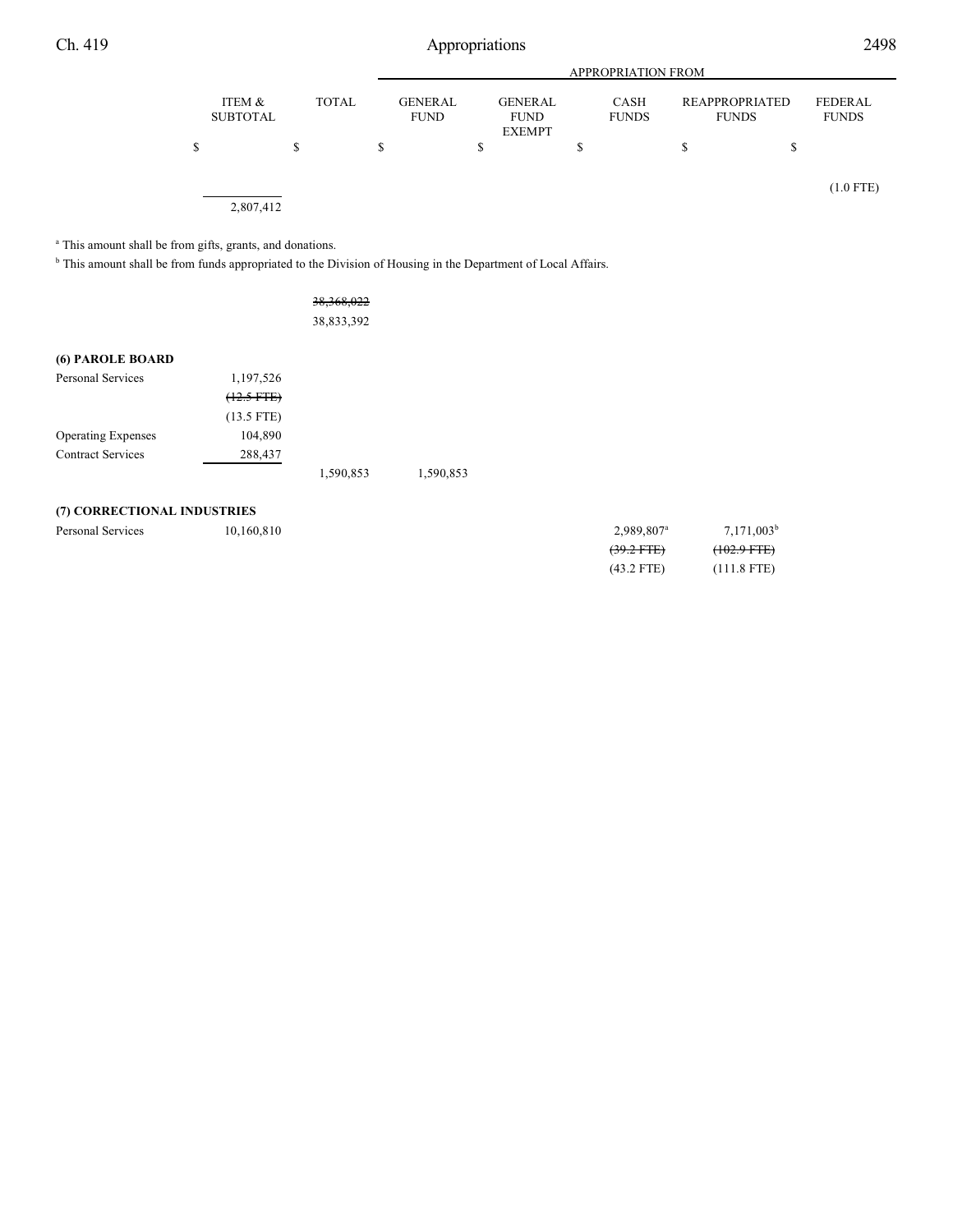| <b>Operating Expenses</b>       | 5,928,190  |            | 1,817,327 <sup>a</sup> | $4,110,863^b$           |            |
|---------------------------------|------------|------------|------------------------|-------------------------|------------|
| Raw Materials                   | 35,823,826 |            | $8,441,080^a$          | 27,382,746 <sup>b</sup> |            |
| Inmate Pay                      | 1,649,702  |            | $468,453$ <sup>a</sup> | 1,181,249 <sup>b</sup>  |            |
| Capital Outlay                  | 1,406,200  |            | 337,094 <sup>a</sup>   | $1,069,106^b$           |            |
| Correctional                    |            |            |                        |                         |            |
| <b>Industries Grants</b>        | 503,050    |            |                        |                         | 503,050(I) |
| <b>Indirect Cost Assessment</b> | 335,362    |            | 51,828 <sup>a</sup>    | 283,534 <sup>b</sup>    |            |
|                                 |            | 55,807,140 |                        |                         |            |

<sup>a</sup> Of these amounts, \$13,955,589 is estimated to be from sales to non-state entities, and \$150,000 is estimated to be from the Land Improvement Fund.

<sup>b</sup> Of these amounts, \$35,405,132 is estimated to be from sales to other state agencies, and \$5,793,369 is estimated to be from the Department of Revenue for the purchase of license plates. For informational purposes, \$37,108 shall be for statewide indirect cost recoveries.

#### **(8) CANTEEN OPERATION**

| Personal Services               | 1,770,093    |            |                   |
|---------------------------------|--------------|------------|-------------------|
|                                 | $(26.9$ FTE) |            |                   |
|                                 | $(28.0$ FTE) |            |                   |
| <b>Operating Expenses</b>       | 12,851,987   |            |                   |
| Inmate Pay                      | 40,386       |            |                   |
| <b>Indirect Cost Assessment</b> | 49,451       |            |                   |
|                                 |              | 14,711,917 | $14,711,917(1)^a$ |

<sup>a</sup> This amount shall be from sales revenues earned by the Canteen Operation and are shown for informational purposes because they are continuously appropriated to the division by Section 17-24-126 (1), C.R.S. For informational purposes, \$4,203 shall be for statewide indirect cost recoveries.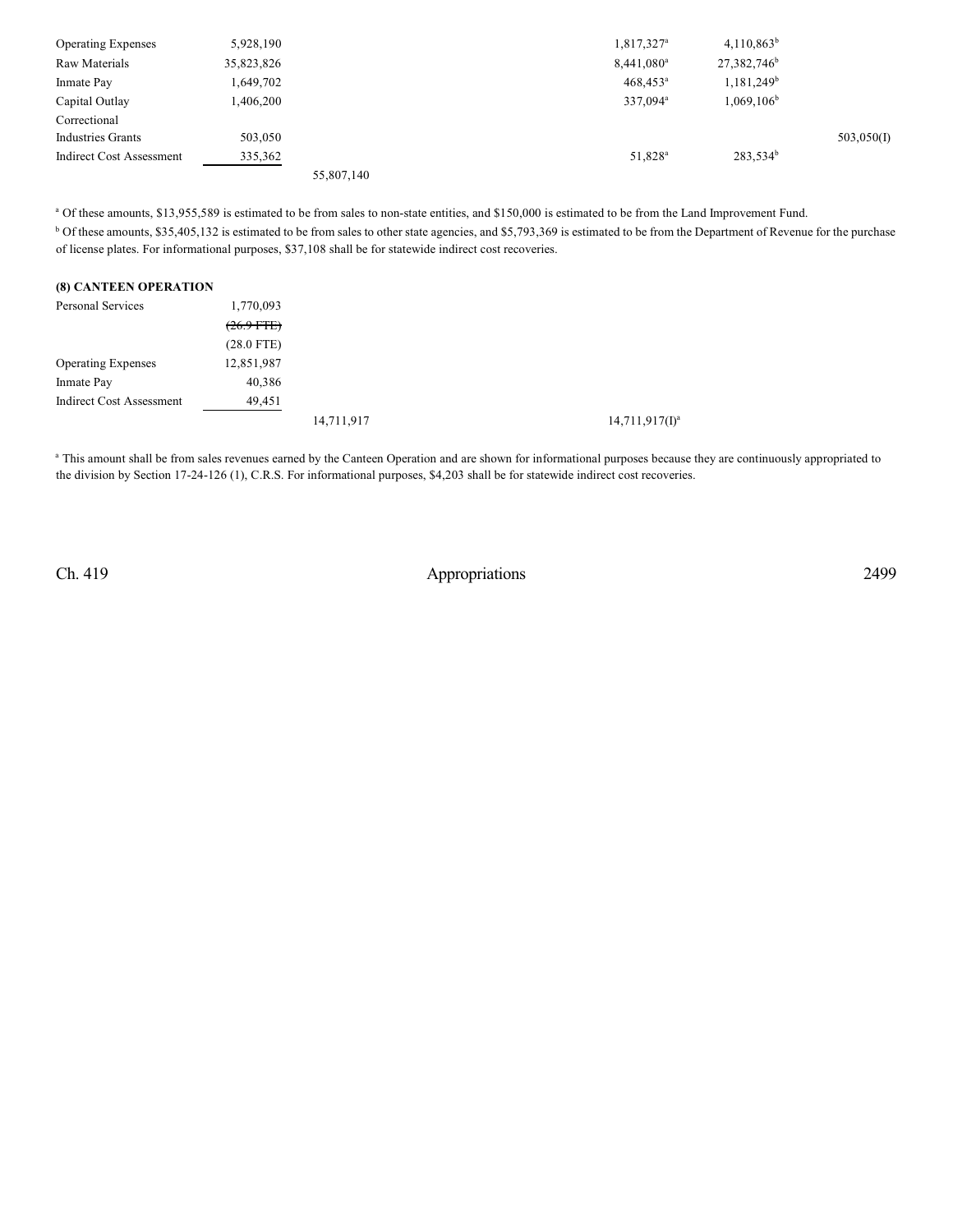|                       |                           |               |                               | <b>APPROPRIATION FROM</b> |                                                |  |                             |                 |                                       |              |                           |
|-----------------------|---------------------------|---------------|-------------------------------|---------------------------|------------------------------------------------|--|-----------------------------|-----------------|---------------------------------------|--------------|---------------------------|
|                       | ITEM &<br><b>SUBTOTAL</b> | <b>TOTAL</b>  | <b>GENERAL</b><br><b>FUND</b> |                           | <b>GENERAL</b><br><b>FUND</b><br><b>EXEMPT</b> |  | <b>CASH</b><br><b>FUNDS</b> |                 | <b>REAPPROPRIATED</b><br><b>FUNDS</b> |              | FEDERAL<br><b>FUNDS</b>   |
|                       | S                         |               | \$                            |                           | \$                                             |  |                             |                 |                                       | Φ            |                           |
| <b>TOTALS PART II</b> |                           |               |                               |                           |                                                |  |                             |                 |                                       |              |                           |
| (CORRECTIONS)         |                           | \$736,945,972 |                               | \$650,697,073             |                                                |  |                             | \$40,835,214"   |                                       | \$44,399,357 | $$1,014,328$ <sup>b</sup> |
|                       |                           | \$740,325,110 |                               | \$654,047,271             |                                                |  |                             | $$40,864,154^a$ |                                       |              |                           |

<sup>a</sup> Of this amount, \$14,711,917 contains an (I) notation.

<sup>b</sup> This amount contains an (I) notation.

**FOOTNOTES** -- The following statements are referenced to the numbered footnotes throughout section 2.

- 1 Department of Corrections, Management, Executive Director's Office Subprogram; Department of Human Services, Mental Health and Alcohol and Drug Abuse Services, Alcohol and Drug Abuse Division; and Division of Youth Corrections; Judicial Department, Probation and Related Services; and Department of Public Safety, Division of Criminal Justice; and Colorado Bureau of Investigation -- State agencies involved in multi-agency programs requiring separate appropriations to each agency are requested to designate one lead agency to be responsible for submitting a comprehensive annual budget request for such programs to the Joint Budget Committee, including prior year, request year, and three year forecasts for revenues into the fund and expenditures from the fund by agency. The requests should be sustainable for the length of the forecast based on anticipated revenues. Each agency is still requested to submit its portion of such request with its own budget document. This applies to requests for appropriation from the Drug Offender Surcharge Fund, the Offender Identification Fund, the Sex Offender Surcharge Fund, the Persistent Drunk Driver Cash Fund, and the Alcohol and Drug Driving Safety Program Fund, among other programs.
- 2 Department of Corrections, Management, Executive Director's Office Subprogram, External Study of Sex Offender Treatment and Management Program -- The Department is requested to engage external experts to conduct a study of the efficacy and cost-effectiveness of the Sex Offender Treatment and Management Program, as implemented by the Department of Corrections, with recommendations for improvement, if warranted, based on consideration of the relevant literature and on consideration of alternative treatment and management models including treatment in the community. The Department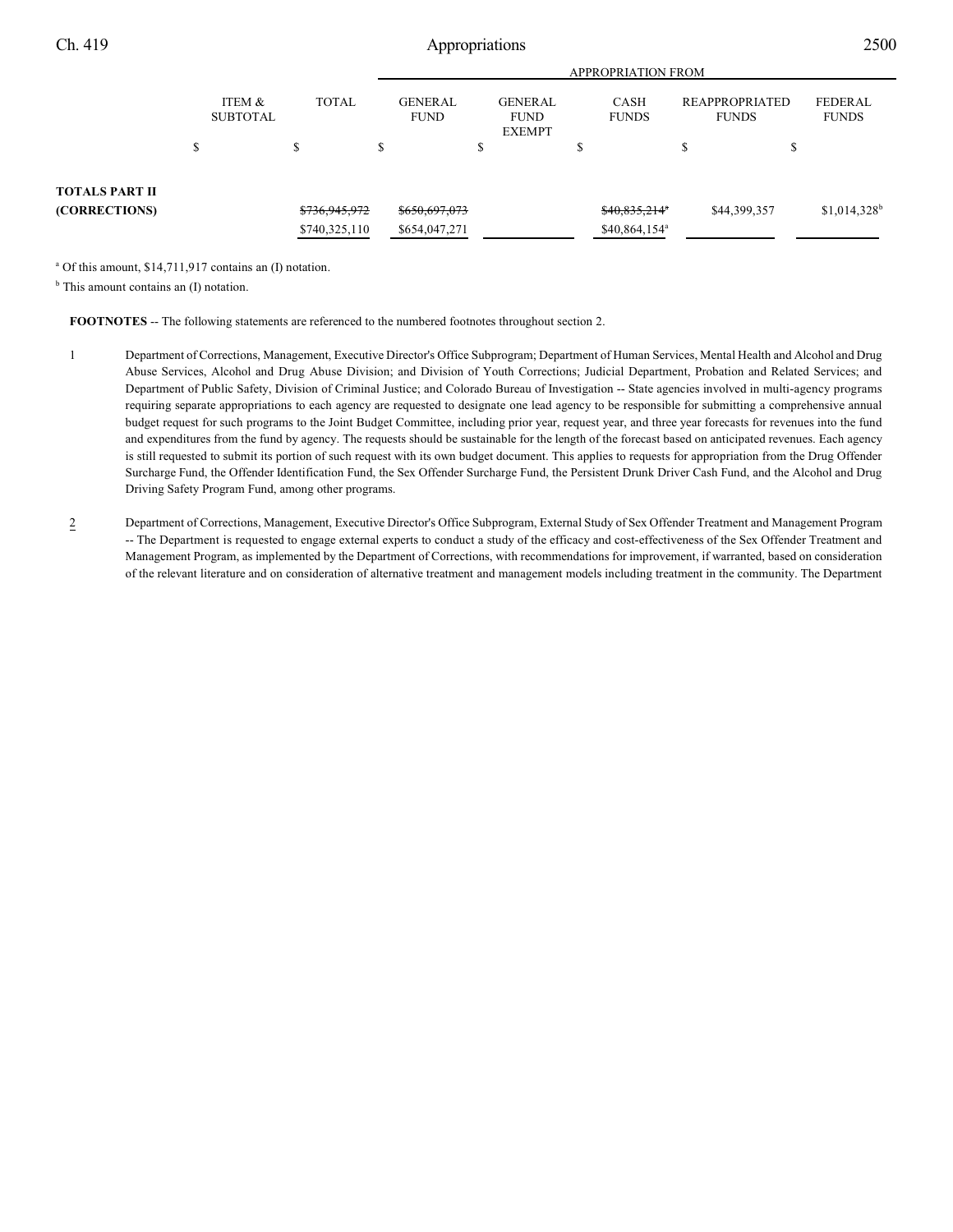is requested to provide the report to the Joint Budget Committee by February 1, 2013. The Department is encouraged to seek alternative funding sources for this study.

- 3 Department of Corrections, Management, External Capacity Subprogram, Payments to House State Prisoners -- It is the intent of the General Assembly that the Department of Corrections be authorized to transfer up to 5.0 percent of the total appropriation for external capacity subprogram between line items in the external capacity subprogram for purposes of reimbursing local jails, private prison providers, and community corrections providers.
- 4 Department of Corrections, Management, External Capacity Subprogram, Payments to House State Prisoners -- It is the intent of the General Assembly that the appropriations made for payments to private facilities housing state inmates be used exclusively for the purpose of per diem payments. It is the intent of the General Assembly that the department not withhold funds from the per diem payments to cover major medical expenses incurred by state inmates assigned to private facilities. It is the intent of the General Assembly that appropriations made in the medical services subprogram are sufficient to cover major medical expenses incurred by state inmates held in both state and private facilities.